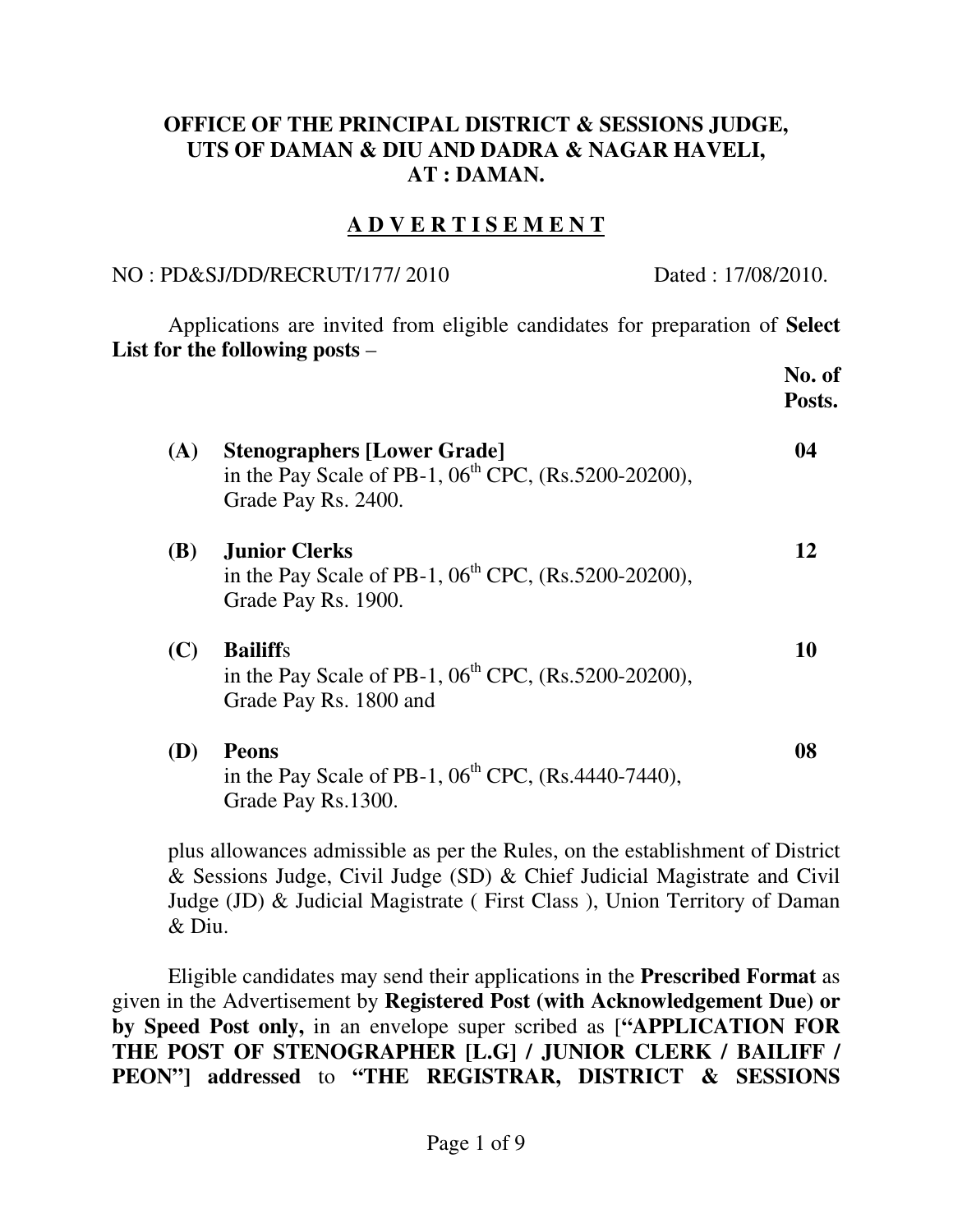**COURT, UT OF DAMAN, AT : DAMAN – 396 220,** so as to reach by **05.00 p.m on or before 04 /09/2010.** 

## **The candidates should note that applications received after the due date, or sent by any other mode such as Ordinary Post or by Hand Delivery will not be considered**

The prescribed format of the application for the above posts will be displayed on the Notice Board of the District & Sessions Court, Civil Court and Court of Chief Judicial Magistrate at Daman and Diu and also on the official website of U.T. Administration. The candidates willing to apply for the above posts may log on to http://daman.nic.in for getting the prescribed format of application and details as to criteria and other requirements for the post along with the text of Advertisement in English and Gujarati.

## **ELIGIBILITY CRITERIA FOR THE POST OF:-**

## **[A] STENOGRAPHER [ L.G. ] & JUNIOR CLERK**

**EDUCATIONAL QUALIFICATION:** A candidate for being eligible must --

- 1] qualify S. S. C or its equivalent or possess Bachelor's or Post Graduates degree of any Recognized University in any faculty. Law Graduates will be given preference.
- 2] qualify Government Commercial Certificate (G.C.C.) Examination or examination conducted by Government Board or any other Institution recognized by the Government, in English Stenography with the minimum speed of 100 w.p.m. **[Only for the post of Stenographer].**
- 3] qualify Government Commercial Certificate (G.C.C.) Examination or examination conducted by Government Board or any other Institution recognized by the Government, in English Typing with the speed of 40 w.p.m.
- 4] possess the Certificate / Diploma / Degree in Computer Operation Course issued by University, DOEACC, C-DAC, MS-CIT or any Government Recognized Course.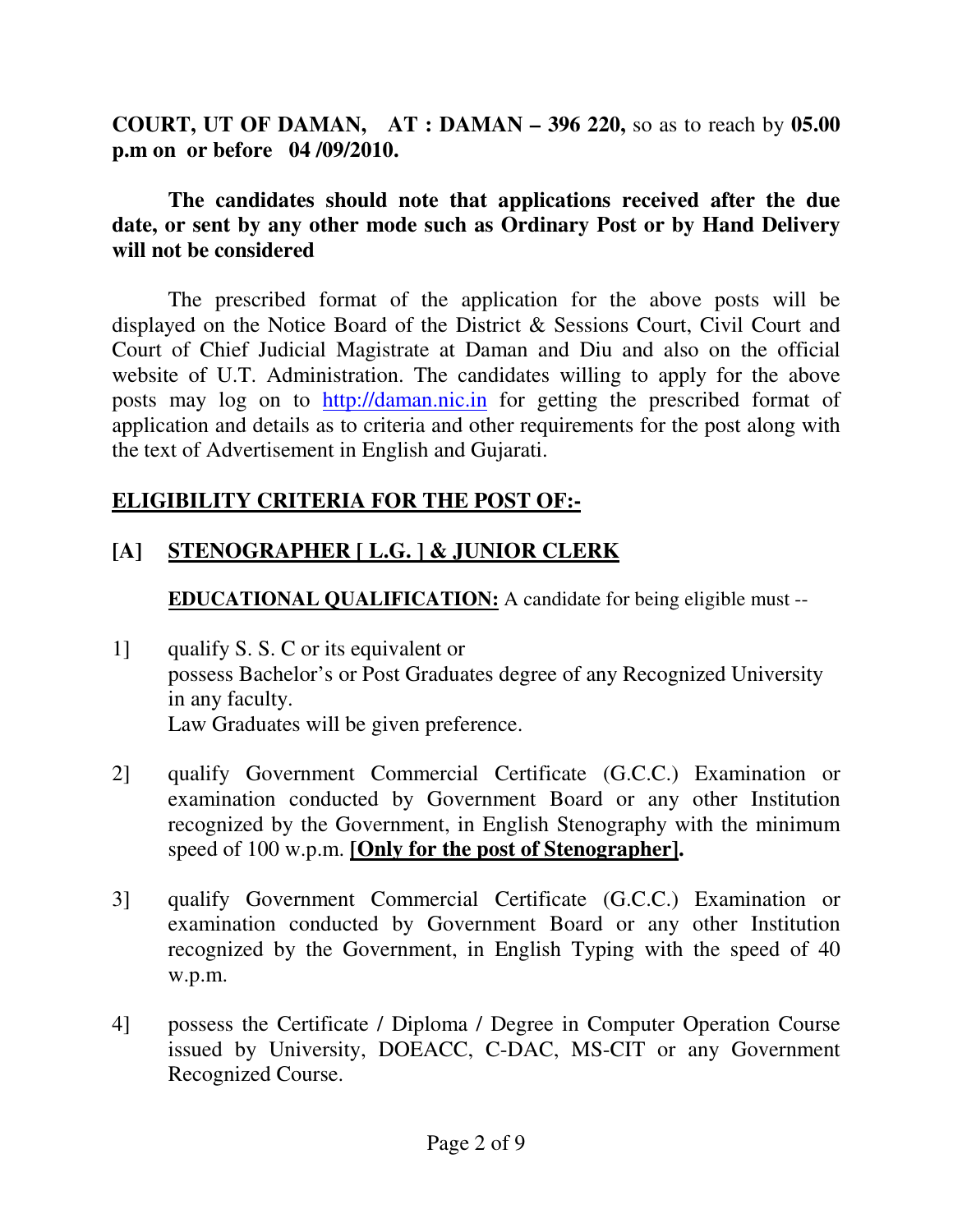5] have adequate knowledge of the Gujarati Language.

## **[B] BAILIFF**

**EDUCATIONAL QUALIFICATION :** A candidate for being eligible must --

- A] qualify S. S. C or its equivalent examination.
- B] have good habits and temperament
- **[C] PEON**

**EDUCATIONAL QUALIFICATION:** A candidate for being eligible must --

- A] qualify minimum  $7<sup>th</sup>$  Standard examination.
- B] be physically fit/healthy and active.

## **2] AGE LIMIT:**

## **[ FOR ALL THE POSTS VIZ. STENOGRAPHER (LOWER GRADE), JUNIOR CLERK, BAILIFF AND PEON ]**

 On the date of publication of this Advertisement a candidate must not be below 18 years and shall not above 33 Years of age in case of General Category and 38 Years in case of candidates belonging to Scheduled Caste, Scheduled Tribe, Other Backward Class specified for the time being by the Government.

## **INSTRUCTIONS TO THE CANDIDATES.**

- 1] Those who are already in Government service should apply only after obtaining written permission from the competent authority or head of the department and should produce the same at the time of oral test. It is not necessary to forward the application through proper channel.
- 2] A candidate trying to meet or bring pressure on members of the Selection Committee or Judicial Officers, in respect of this selection process either by himself or through anybody else will be disqualified. Decision of Selection Committee in this behalf shall be final.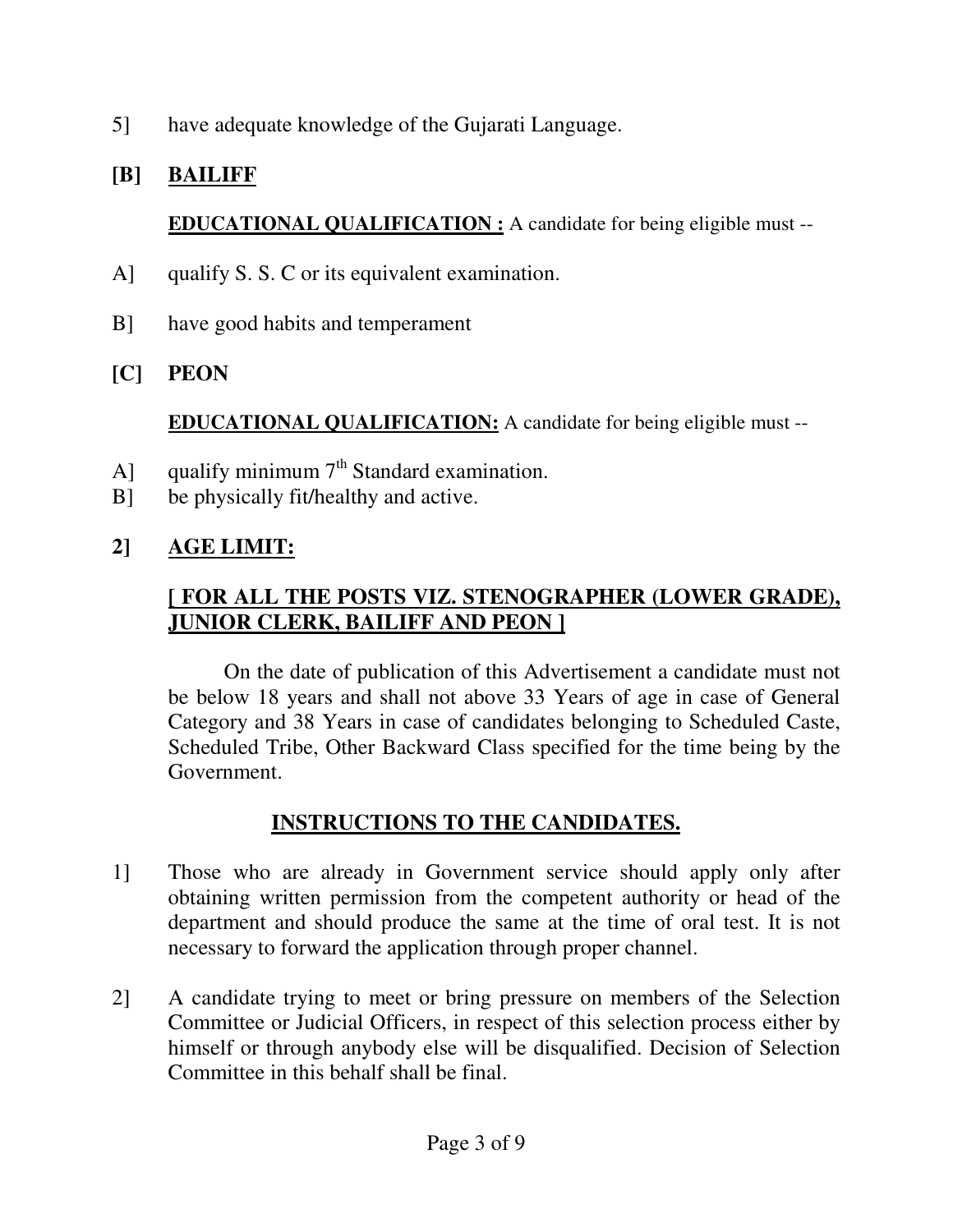- 3] The application shall be typed neatly either on computer or typewriter on white paper of the size of **30 cms x 22 cms only** using its both sides as per the Prescribed Format. The candidates will be at their liberty to draw the squares of appropriate size by using pen also. On the front portion of the prescribed application form there are three parts namely, 'A', 'B' and 'C'. The length of the portion of Part 'A' from the top of page shall be 18 cms, the length of the portion of Part 'B' from the end of Part 'A' shall be 06 cms and the length of the portion of Part 'C' from the end of Part 'B' shall be 06 cms vertically. In the same manner, on the reverse portion of the prescribed application form there are three parts namely, 'A-1', 'B-1' and 'C-1'. The length of the portion of Part 'A-1' from the top of page shall be 18 cms and the length of the portion of Part 'B-1' from the end of Part 'A-1' shall be 06 cms and the length of the portion of Part 'C-1' from the end of Part 'B-1' shall be 06 cms vertically so as to enable this Office to separate all the three parts easily without disturbing the matter of the application form.
- 4] The candidate should not attach any kind of certificates or copies of certificates along with the application form.
- 5] The candidate should affix recent stamp size two photographs at the respective place and should sign them in such a manner that a part of the signature is on the photograph and a part of signature on the portion of application form.
- 6] The candidate should bring the original certificates along with a set of duly attested copies at the time of interview and also certificate of character from two respectable persons. The candidate must certify that he / she has not been arrested or convicted for any offence and that no case is pending against him / her in any Criminal Court. If yes, the details of the same shall be given.
- 7] The candidate should enclose one self addressed post card and one self addressed envelope affixed with postal stamp of Rs.5/-, along with the application form.
- 8] Applications which are not in the Prescribed Form or containing incomplete information or not fulfilling the eligibility criteria or sent by ordinary post or hand delivery will be rejected.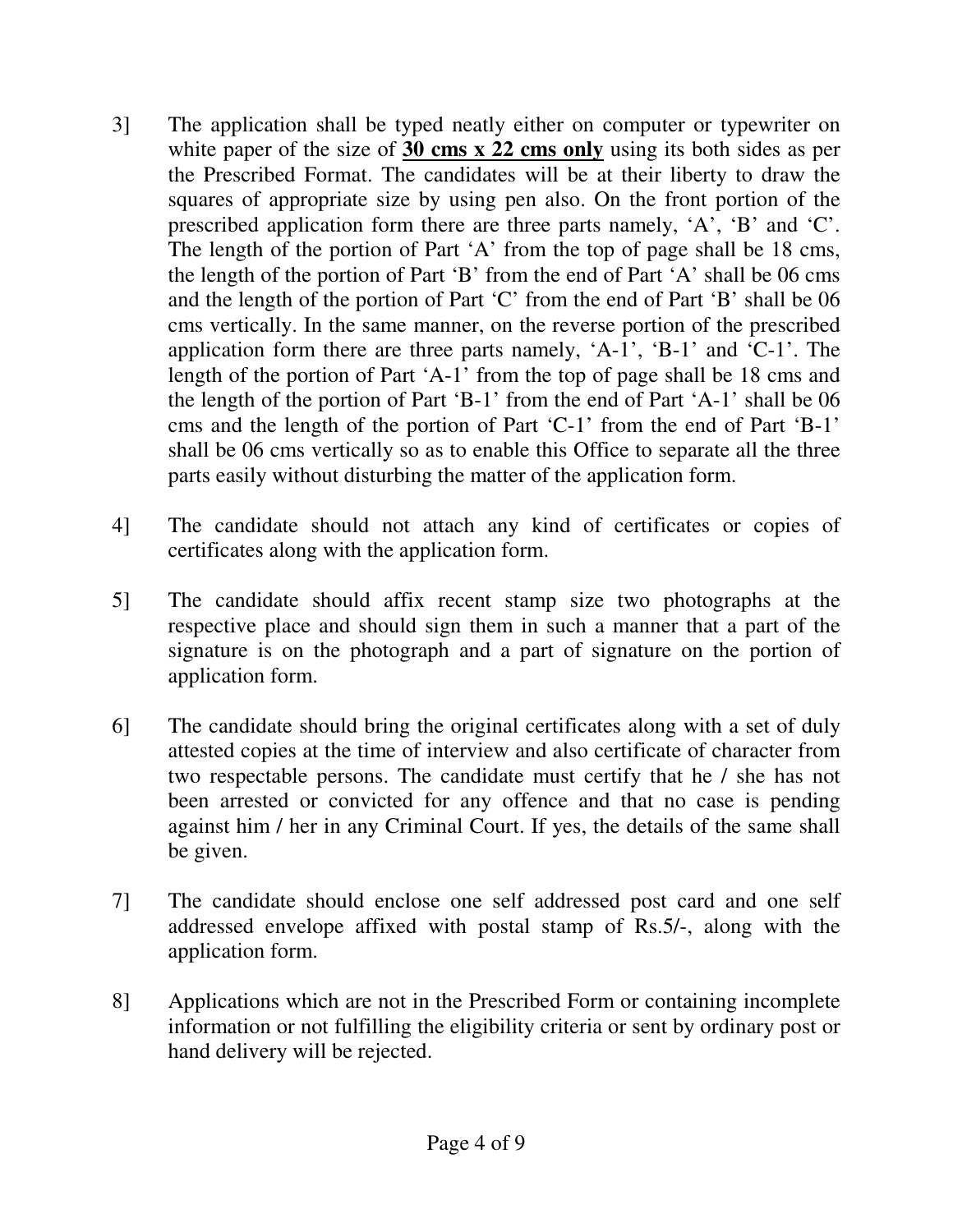- 9] Selection Committee may shortlist candidates on the basis of their educational qualification / suitability by applying uniform criteria for all the posts. The shortlisted candidates will be required to undergo Objective / Multiple Option Screening / Written Test of 40 marks having 20 questions relating to General Knowledge, Science, History, Geography, English Grammar, Civics and Computer Knowledge for the post of Stenographer (L.G), Junior Clerk and Bailiff and of 30 marks having 15 questions for the post of Peon.
- 10] The Candidates qualifying Screening / Written Test for the post of Stenographer (L.G.) will be called for English Shorthand Dictation and Typing Test of 20 Marks and the candidates qualifying the English Shorthand Dictation and Typing Test will be called for Viva-voce of 20 Marks.
- 11] The Candidates qualifying Screening / Written Test for the post of Junior Clerk will be called for English Typing Test of 20 Marks and the candidates qualifying the English Typing Test will be called for Viva-voce of 20 Marks.
- 12] The Candidates qualifying Screening / Written Test for the post of Bailiff will be called for Viva-voce of 10 Marks.
- 13] The Candidates qualifying Screening / Written Test for the post of Peon will be called for activeness and cleanliness Test of 10 Marks and the candidates qualifying the activeness and cleanliness Test will be called for Viva-voce of 10 Marks.
- 14] The Candidates appearing for the Screening / Written Test should bring black sketch pen and other writing material with them.
- 15] The list of the successful candidates in the Screening / Written Test, Shorthand Dictation Test, Typing Test will be displayed on the Notice Board of the District Courts at Daman and Diu. The same will also be displayed on website of National Informatics Centre (NIC) of Daman viz http://daman.nic.in.
- 16] The candidates will have to appear for tests and viva-voce / personal interview on scheduled dates, at their own expenses.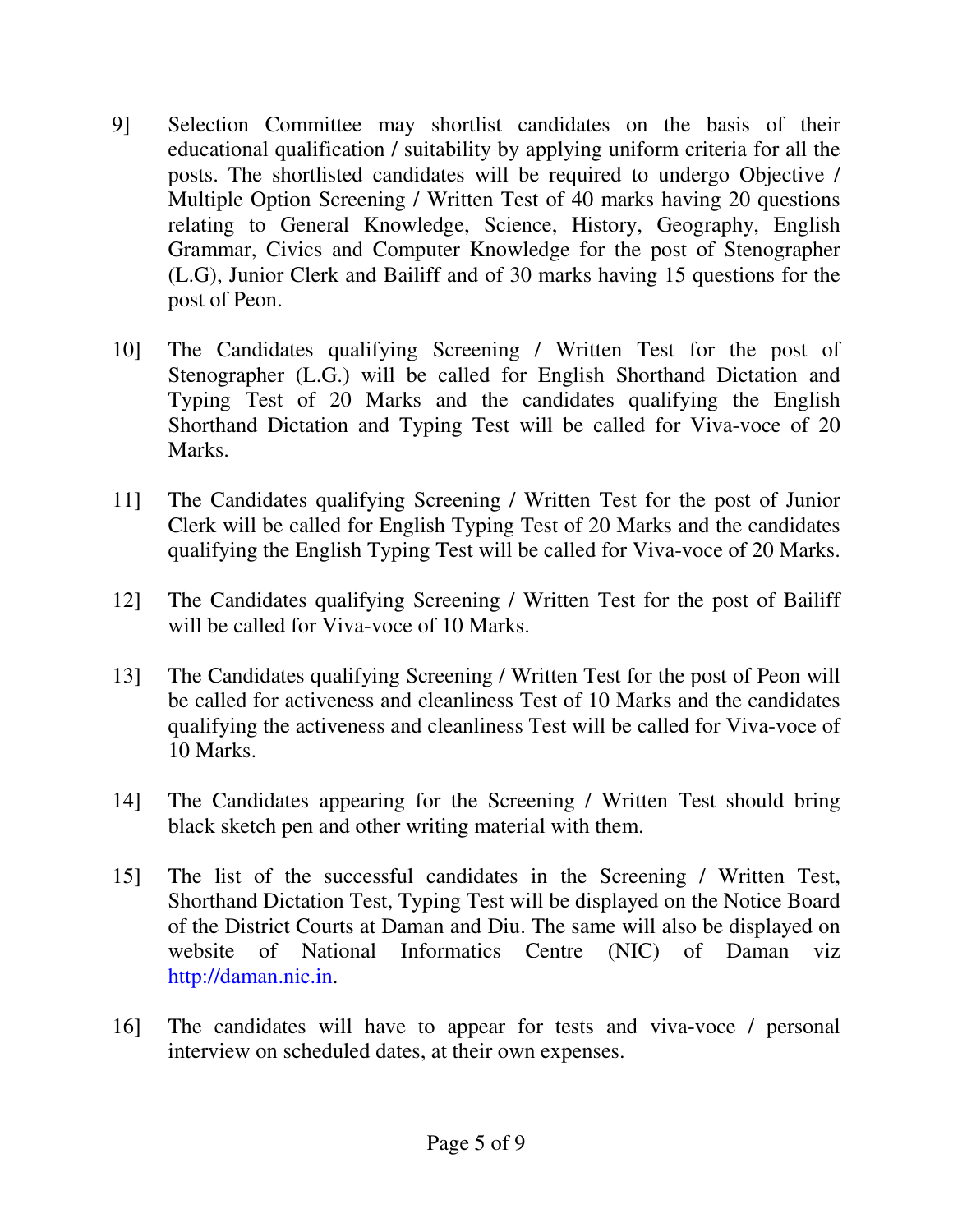- 17] No grievance about condition of typewriters provided by Office for the Typing Test will be entertained. The candidates may however bring their own typewriters.
- 18] The changes, if any, in the recruitment time table or any other important instructions will be displayed on the Notice Board of the District Court at Daman and Diu. There will be no personal communication to any candidate in this regard.

## **IMPORTANT INSTRUCTIONS FOR FILLING THE APPLICATION FORM.**

- 1] The Column of "Registration Number" in the Application Form Part "B and C" will be filled in by the Office only.
- 2] In the Box as against Serial No. 5, the Male Candidate should inscribe the Code as '1' and the Female Candidate should inscribe the Code as '2'
- 3] In the Box as against Serial No. 6, the Candidate should inscribe the Codes (as mentioned below) against his/her highest educational qualification. For example, for the post of Junior Clerk, if the candidate is possessing Post Graduate Degree, he / she should inscribe as Code '5'.

## **STENOGRAPHER (L.G.) PEON JUNIOR CLERK & BAILIFF**

| <b>EDUCATIONAL</b>               | <b>CODE</b>   | <b>EDUCATIONAL</b>               | COL            |
|----------------------------------|---------------|----------------------------------|----------------|
| <b>QUALIFICATION</b>             | <b>NUMBER</b> | <b>QUALIFICATION</b>             | <b>NUMI</b>    |
| Below 10 <sup>th</sup> Standard  |               | 7 <sup>th</sup> Standard         |                |
| 10 <sup>th</sup> Standard Passed |               | Above $7th$ Standard             | $\overline{2}$ |
| 11 <sup>th</sup> Standard Passed | 2             | 10 <sup>th</sup> Standard Passed | 3              |
| 12 <sup>th</sup> Standard Passed | 3             | 12 <sup>th</sup> Standard Passed | $\overline{4}$ |
| Graduate                         |               | Graduate                         | 5              |
| Post Graduate                    | 5             | Post Graduate                    | 6              |
| Law Graduate                     | 6             |                                  |                |
| Graduate + Law Graduate          |               |                                  |                |
| Post Graduate + Law              | 8             |                                  |                |
| Graduate                         |               |                                  |                |

| <b>EDUCATIONAL</b>                  | <b>CODE</b>   |
|-------------------------------------|---------------|
| <b>QUALIFICATION</b>                | <b>NUMBER</b> |
| $\overline{7}^{\text{th}}$ Standard |               |
| Above $7th$ Standard                |               |
| 10 <sup>th</sup> Standard Passed    | $\mathcal{R}$ |
| 12 <sup>th</sup> Standard Passed    |               |
| Graduate                            | 5             |
| Post Graduate                       |               |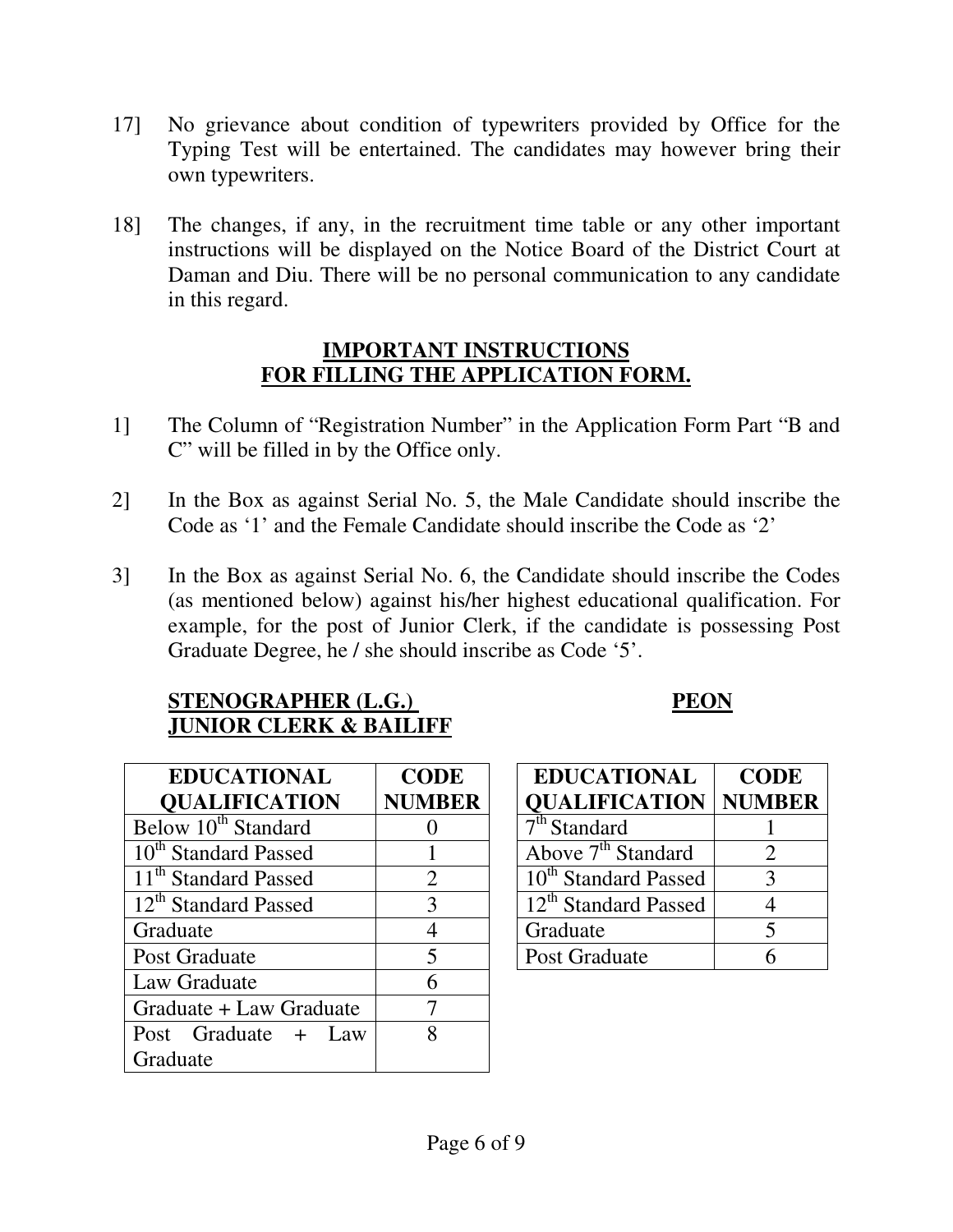4] In the Box as against the Serial Nos. 7, 7(a), 8, 9 and 10, the Candidate should inscribe the Codes of Grade or Class (as mentioned below) against his/her highest educational qualification. The Candidate who does not possesses the qualification of  $12<sup>th</sup>$  Standard or Graduate or Law Graduate or Post Graduate, he / she should inscribe the Code as '0' in the Box as against Serial Nos. 7(a), 8, 9 and 10 only.

| <b>GRADE/</b>       | <b>CODE NUMBER</b> |
|---------------------|--------------------|
| <b>CLASS</b>        |                    |
| Distinction         |                    |
| <b>First Class</b>  |                    |
| <b>Second Class</b> |                    |
| Pass Class          |                    |

- 5] In the Box as against the Serial No. 11, the Candidate should mention the English Type Writing Speed in Words Per Minute (Only of Government Commercial Certificate Examination or examination conducted by Government Board or any other Institution recognized by the Government).
- 6] In the Box as against the Serial No. 12, the Candidate should inscribe the Codes as mentioned below.

|      | Name of the Institution                            | <b>CODE</b>   |
|------|----------------------------------------------------|---------------|
|      |                                                    | <b>NUMBER</b> |
|      | Government Commercial Certificate Examination      |               |
| (ii) | Examination conducted by Government Board or       |               |
|      | any other Institution recognized by the Government |               |
|      | None of the above.                                 |               |

7] In the Box as against the Serial No. 13 the Candidate should inscribe the Codes as mentioned below.

|                                                        | <b>CODE</b> |
|--------------------------------------------------------|-------------|
|                                                        | NUMBER      |
| Possesses the knowledge of Computer Operating          |             |
| Does not possesses the knowledge of Computer Operating |             |
|                                                        |             |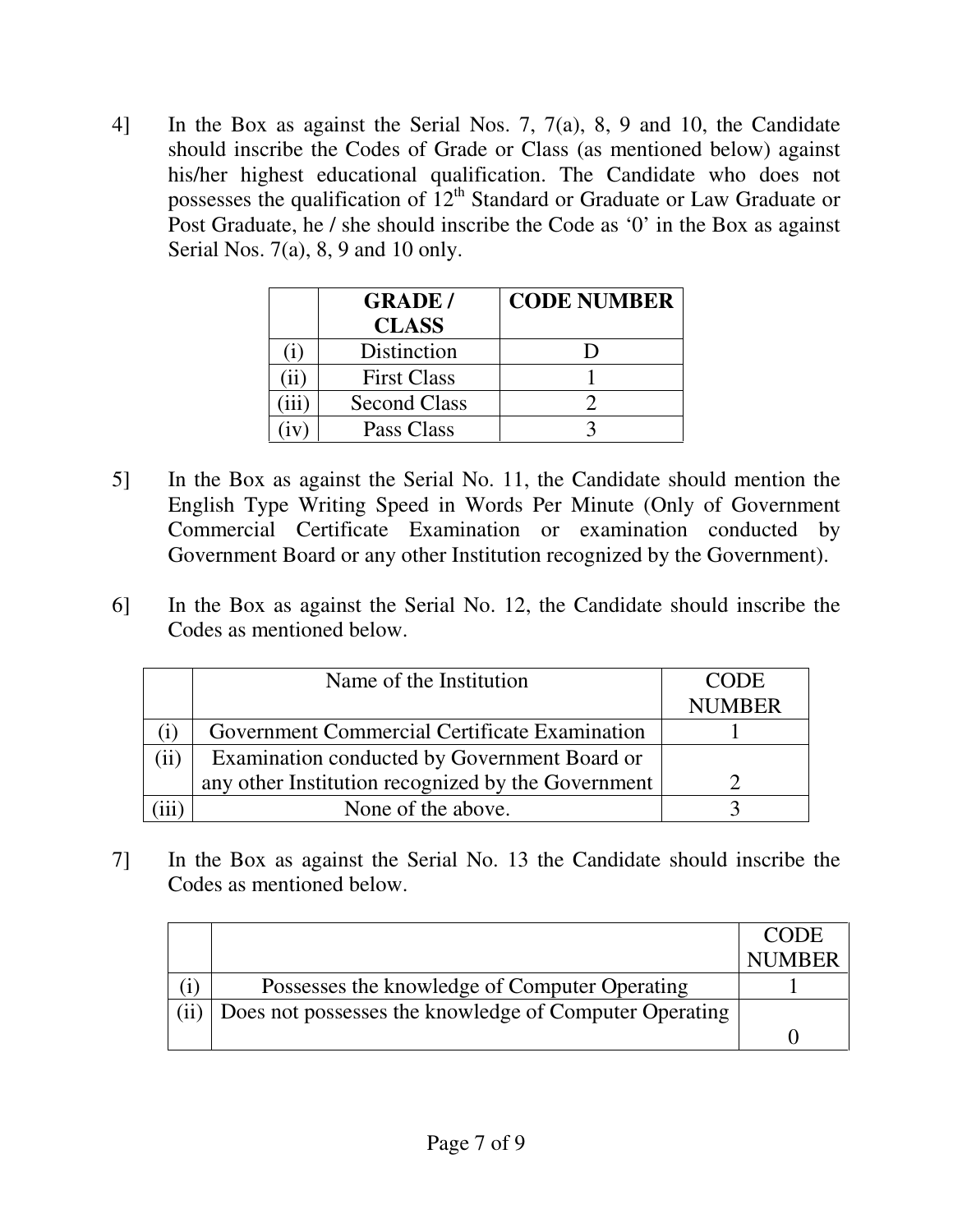8] In the Box as against the Serial No. 14 the Candidate should inscribe the Code numbers of name of Institution as mentioned below.

| <b>NAME OF INSTITUTION</b>               | <b>CODE NUMBER</b> |
|------------------------------------------|--------------------|
| <b>DOEACC</b>                            |                    |
| University                               |                    |
| $C-DAC$                                  |                    |
| MS-CIT (or any Govt. Recognized Course.) |                    |
| None of the above                        |                    |

- 9] In the Box as against the Serial No. 15, if the Candidate possesses the knowledge of English Stenography certified by the Government Commercial Certificate Examination or Examination conducted by Government Board or any other Institution recognized by the Government he / she should inscribe the Codes as '1' and if not he / she should inscribe the Codes as '0'.
- 10] In the Box as against the Serial No.15 if the code is "1" then mention in Box against the Serial No.16 the speed of English Stenography in words per minute.
- 11] In the Box as against the Serial No. 17, the Candidate should inscribe his / her Code of Castes as mentioned below. For Example, if the Candidate is Scheduled Tribe, he / she should inscribe the Code as '3'.

|          | Caste                      | <b>CODE NUMBER</b> |
|----------|----------------------------|--------------------|
|          | Scheduled Tribe (ST)       |                    |
|          | Scheduled Caste (SC)       |                    |
| $\cdots$ | Other Backward Class (OBC) |                    |
| 1 V      | None of the Above          |                    |

12] In the Box as against the Serial No. 18, the Candidate should inscribe his / her Code of Other Class of Categories as mentioned below. For Example, if the Candidate is Ex-Servicemen he / she should inscribe the Code as '3'.

|     | <b>Other Class of Categories</b>   | <b>CODE NUMBER</b> |
|-----|------------------------------------|--------------------|
|     | Physically Handicapped             |                    |
| 11  | Project Affected                   |                    |
| 111 | Ex-Servicemen                      |                    |
| ïv  | <b>Economically Backward Class</b> |                    |
|     | None of the Above                  |                    |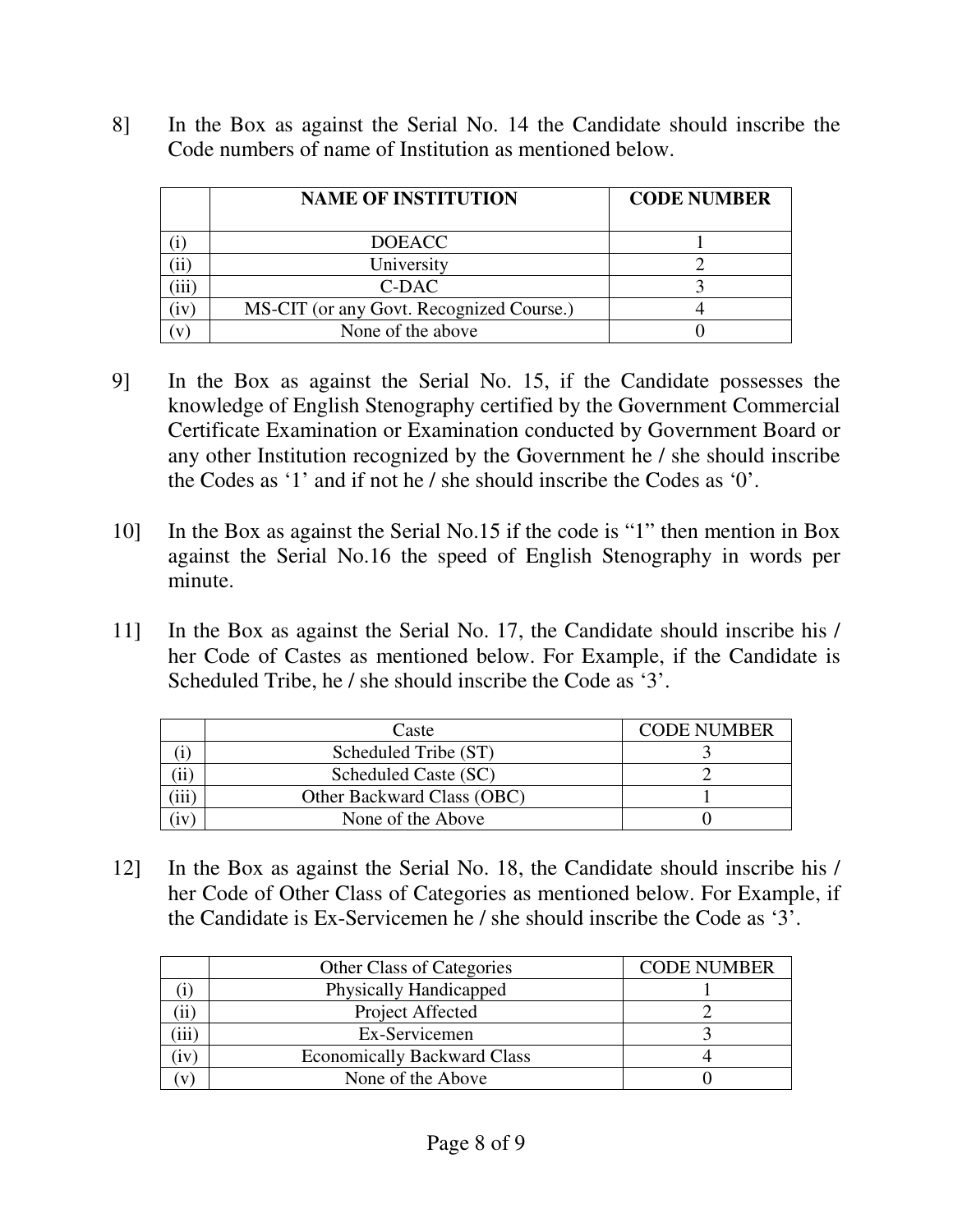If the Candidate comes under more than one Other Class of Categories, then he / she should inscribe his / her joint Code. For Example, if a Candidate is Project Affected and Ex-Servicemen, then he / she should inscribe the Code as '2, 3'.

13] The Candidate should rewrite the Code Numbers in Part – ' C ', as mentioned in the Boxes from Serial No. 5 to Serial No. 18 of Part 'A' of the Original Application Form.

## **NOTE :**

- 1] The validity of the Waiting List will be for the period of 02 (Two) Years only from the date of publication.
- 2] The Candidate willing to apply for more than one post i.e. Stenographer (Lower Grade), Junior Clerk, Bailiff and Peon, he / she shall have to apply separately for each post in an individual Application Form by Registered Post (AD) or Speed Post Only. Common Application for more than one post will be rejected.
- 3] In One Cover there should only be one Application Form of a sole Candidate only. If more than one application is found in a cover, then, all the applications will not be considered.
- 4] If the Candidate desires to apply for the Post of Junior Clerk then, he should strike out the heading of the Post of Stenographer (L. G.), Bailiff and Peon, in the Application Form, similarly, if the Candidate desires to apply for the post of Stenographer (Lower Grade) then, he / she should erase the heading of Junior Clerk, Bailiff and Peon.
- 5] In absence of **Identity Card, Part-'B' of the Application Form** issued by this Office, the Candidate will not be allowed to appear for Screening / Written or Other Tests.

I/c Registrar District & Sessions Court, UTs of Daman & Diu and Dadra & Nagar Haveli, AT : Daman..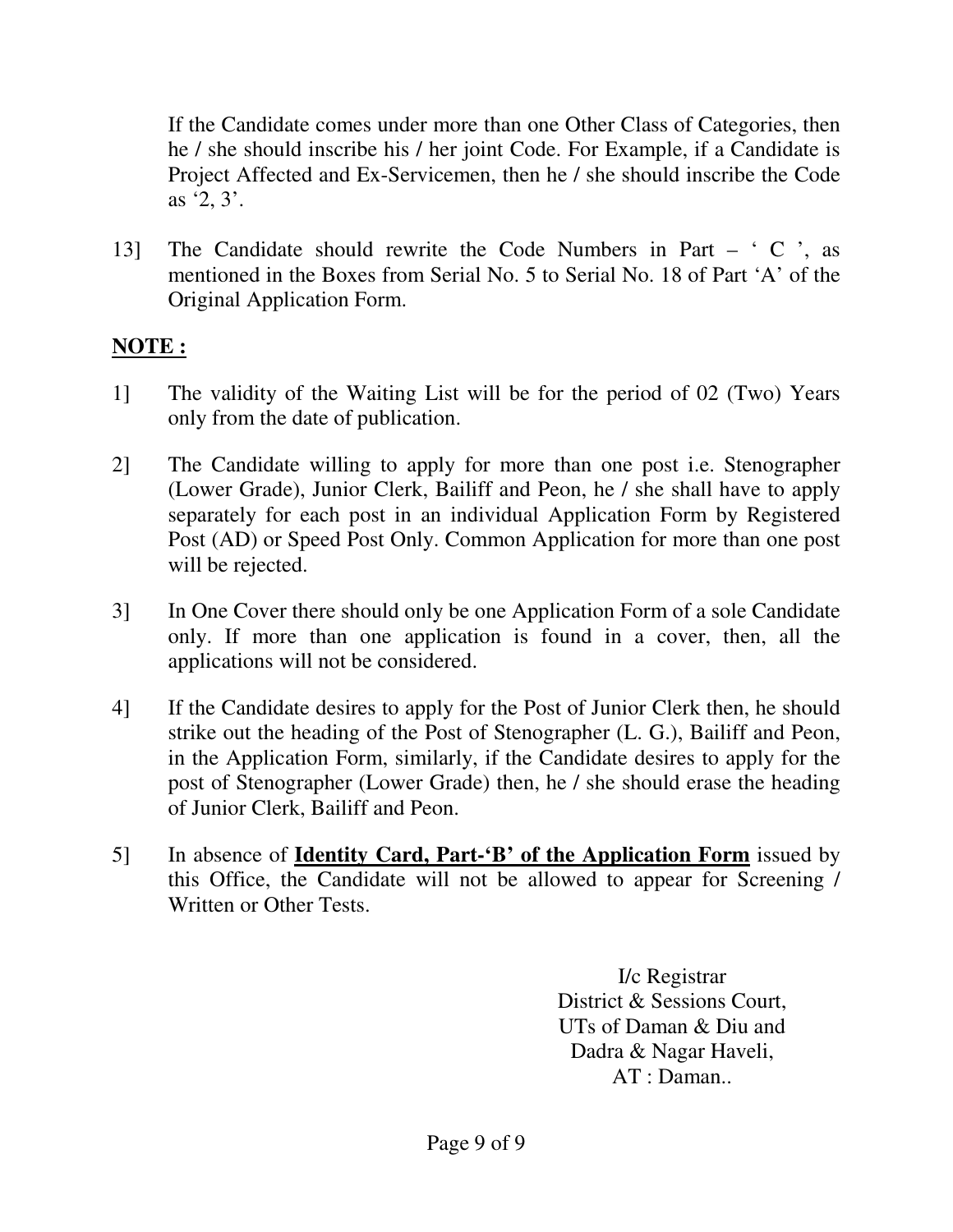# પ્રધાન જીલ્લા અને સત્ર ન્યાયાધીશ ની કચેરી. સંઘ પ્રદેશ દમણ અને દિવ <u>મ</u>ૂ. દમણ.

## જાહેરાત

કમાંક: પીડીએન્ડએસજે/દમણ/રીફ્રટ/177/2010

દીવાની ન્યાયાધીશ(સીનિઅર ડિવીસન) તેમજ મુખ્ય ન્યાય દંડ અધિકારી અને દીવાની ન્યાયાધીશ(જૂનિઅર ડિવીસન) તેમજ ન્યાયાધીશ દંડનાયક (પ્રથમ શ્રેણી), મુ. દમણ ની સ્થાપના ઉપર, નીચે દર્શાવેલ જગ્યાઓ પર સ્પર્ધાત્મક પરીક્ષા આધારે પસંદગી કરીને સીધી ભરતીથી નિમણૂક ની પ્રતીક્ષા યાદી ત્યાર કરવા માટે, તે જગ્યા માટે નિયત કરાયેલી લાયકાત ધરાવતા હોય તેવા ઉમેદવારોની પાસેથી અરજીઓ મંગાવામાં આવે છે.

|    | હોદાનુ નામ                                 | સખ્યા             | ૫ગાર ધોરણ (પે બેંન્ડ અને સ્કેલ)               |
|----|--------------------------------------------|-------------------|-----------------------------------------------|
| 01 | અંગ્રેજી લઘુલેખક (સ્ટેનોગ્રાફર લોઅર ગ્રેડ) | 04                | પે બેંન્ડ-1 3. 5200-20200, ગ્રેડ પે 3. 2400   |
| 02 | કારકુન (જુનિયર કલાર્ક)                     | $12 \overline{ }$ | પે બેંન્ડ-1 રૂ. 5200-20200, ગ્રેડ પે રૂ. 1900 |
| 03 | બજાવણીદાર (બેલિફ)                          | 10 <sup>°</sup>   | પે બેંન્ડ-1 રૂ. 5200-20200, ગ્રેડ પે રૂ. 1800 |
| 04 | પટાવાળા (પ્યુન)                            | 08                | પે બેંન્ડ-1 રૂ. 4440-7440, ગ્રેડ પે રૂ. 1300  |

ઉમેદવારોએ, જાહેરાતનાંમા અધિકૃત રીત આપવામા આવેલ પ્રમાણે, પોતાની અરજીઓ, ફકત રજીસ્ટર્ડ પોસ્ટ અથવા સ્પીડ પોસ્ટ દ્રારા મોકલાવી. અરજી મોકલાવાનારે કવર ઉપર ["APPLICATION FOR THE POST OF STENOGRAPHER OR JUNIOR CLERK OR BAILIFF OR PEON"] લખવું અને રજિસ્ટ્રાર, જીલ્લા અને સત્ર ન્યાયાલય, સંઘ પ્રદેશ દમણ અને દિવ મુ: દમણ - 396220 ("THE REGISTRAR, DISTRICT & SESSIONS COURT, UT OF DAMAN & DIU, AT : DAMAN-396220) ને પહેલા અથાવા તારીખ: 04/09/2010 ના રોજ 05.00 વાગ્યા સુધી મળી જાય એ રીતે મોકલાવી આપવું.

અરજી ૫ત્રક સ્વીકારવાની છેલ્લી તારીખ બાદ આવેલી અરજીઓ અથવા સાદા પોસ્ટ દ્વારા. હાથો હાથ આપવામાં આવેલી અરજીઓ માન્ય રાખવામાં આવશે નહી..

dl. 17/08/2010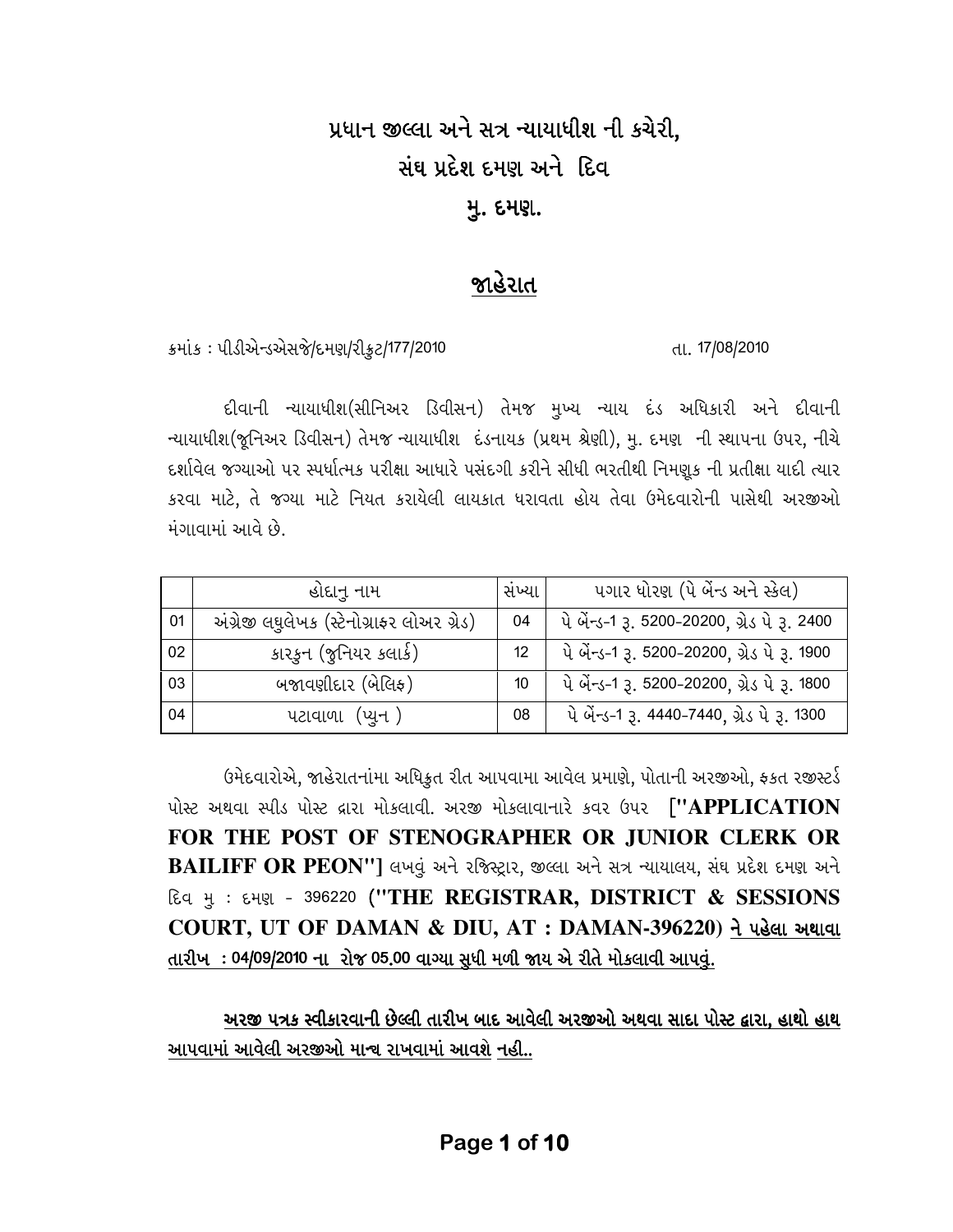અધિકૃત અરજી ૫ત્રક ને જીલ્લા અને સત્ર ન્યાયાલય અને દીવાની ન્યાયલય તેમજ મુખ્ય ન્યાય દંડ અધિકારીના ન્યાયાલય, મુ. દમણ, ના સુચના પાટિયા (નોટિસ બોર્ડ) ઉપર પ્રદર્શીત કરવામાં આવશે. જરૂરિયાત અને જાહેરાતના નિયત કરેલ વિષય ની માહિતી http://daman.nic.in ઉપરથી પ્રાપ્ત કરી શકે છે.

## વરણીયોગ્યતા માનદંડ:

## 1] અંગ્રેજી લઘુલેખક (સ્ટેનોગ્રાફર લોઅર ગ્રેડ)  $2$ ] કારકન (જૂનિયર ક્લાર્ક)

**શૈક્ષણિક લાયકાત ઃ** ઉમેદવારે યોગ્ય થવા માટે.

- એસ.એસ.સી (મેટ્રિકયુલેશન) અથવા સમકક્ષ અથવા કોઇ પણ વિધ્યા શાખાના માન્ચતા પ્રાપ્ત  $(1)$ વિશ્વવિધ્યાલયના સ્નાતક, અનુસ્નાતક, કાયદા સ્નાતક ને પ્રાધાન્ય આપવામાં આવશે.
- $(2)$ રાજ્ય વાણિજ્ય પ્રમાણપત્ર પરીક્ષા અથવા સરકારી સંસ્થા દ્વારા સંચાલીત પરીક્ષા અથવા અન્ય બીજી સરકારી માન્ચતા પ્રાપ્ત સંસ્થા દ્વારા પ્રમાણીત અંગ્રેજી લઘુલેખન કળા (સ્ટેનોગ્રાફી) ની 100 શબ્દ પ્રતી મિનીટની ઝડપની પરીક્ષા પાસ કરેલી હોવી જોઇએ. (ફકત સ્ટેનોગ્રાફર લોઅર ગ્રેડ ના જગ્યા માટે)
- $(3)$ રાજય વાણિજય પ્રમાણપત્ર પરીક્ષા અથવા સરકારી સંસ્થા દ્વારા સંચાલીત પરીક્ષા અથવા અન્ય બીજી સરકારી માન્ચતા પ્રાપ્ત સંસ્થા દ્વારા પ્રમાણીત અંગ્રેજી ટંકલેખન (અંગ્રેજી ટાઇપીગં) ની 40 શબ્દ પ્રતી મિનીટની ઝડપની પરીક્ષા પાસ કરેલી હોવી જોઈએ.
- $(4)$ ઉમેદવાર પાસે DOEACC, C-DAC, MS-CIT અથવા કોઇ પણ માન્ય વિશ્વવિધ્યાલય દ્રારા અપાયેલ કમ્પ્યુટરમાં સર્ટિફિકેટ, ડિપ્લોમા અથવા ડીગ્રી ધરાવતા હોવા જોઇએ અથવા અન્ય સરકારી માન્ચતા પ્રાપ્ત અભ્યાસ.
- ઉમેદવારને ગુજરાતી ભાષાનું પૂરતું જ્ઞાન હોવુ જોઇએ.  $(5)$

### બજાવણીદાર (બેલિક)  $3$ .

ઉમેદવારે યોગ્ય થવા માટે. શૈક્ષણિક લાયકાત:

એસ.એસ.સી (મેટ્રિકયુલેશન) અથવા સમકક્ષ.  $(1)$ 

## Page 2 of 10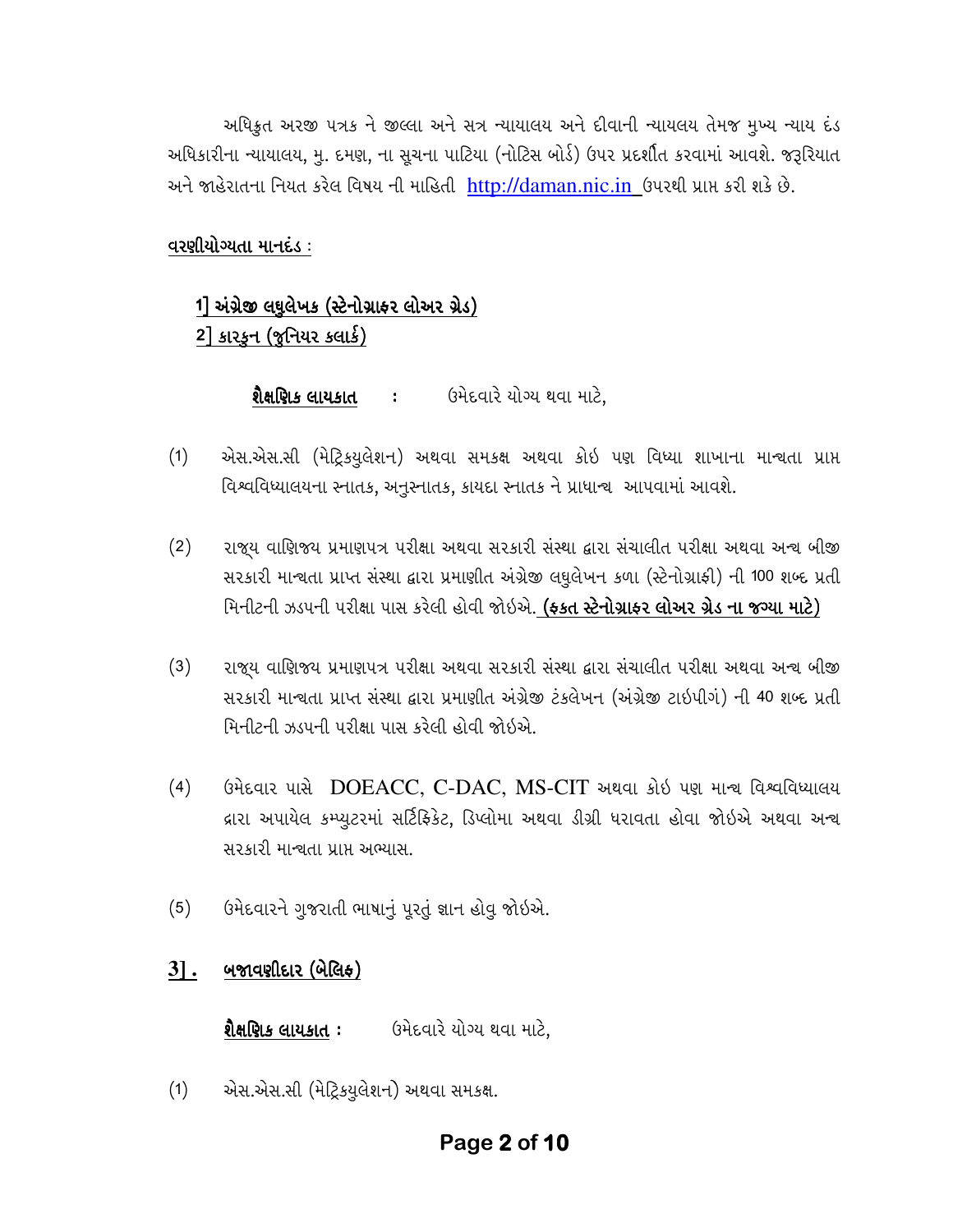ક્રિયાત્મક માનસિક બંધારણ અને સામાન્ય સ્વભાવ પ્રકુતિ.  $(2)$ 

#### 41 પટાવાળા (પ્યુન<u>)</u>

શૈક્ષણિક લાયકાત : ઉમેદવારે યોગ્ય થવા માટે,

- ઓછા મા ઓછુ ધોરણ સાત ભણેલા હોવુ જોઇએ.  $(1)$
- શારિરીક સક્ષમ, તંદરસ્ત અને કાબેલ.  $(2)$

### વય મર્યાદા :

## [ ફકત અંગ્રેજી લઘુલેખક (સ્ટેનોગ્રાફર લોઅર ગ્રેડ), કારકૂન (જુનિયર કલાર્ક) બજાવણીદાર (બેલિફ) અને પટાવાળા (પ્યુન) ના હોદા માટે. ]

ઉમેવાર, આ જાહેરાતનામાં ના પ્રસિદ્ધ થયાની તરીખના રોજે સામાન્ચ વર્ગ ના ઉમેદવરોની ઉમર 18 વર્ષથી ઓછી અને 33 વર્ષથી વધુ ના હોવા જોઇએ અને સરકાર દ્વારા નામનિર્દેશ સાથે વિગતવાર જશાવેલા હાલના સમય અનુકૂળ અનુસુચિત જાતિ, અનુસુચિત જનજાતિ, વિમુકત જનજાતિ અને બક્ષીપંચ જાતિના ઉમેદવરોની ઉમર 38 વર્ષથી વધુ ના હોવા જોઇએ.

## ઉમેદવાર માટે સચનાઓ

- $1<sub>1</sub>$ જેઓ સરકારી સેવામાં અગાઉથી હોય, તેમણે, પોતાના સક્ષમ અધિકારી પાસે થી લેખિત પરવાનગી પ્રાપ્ત કર્યા પછીજ, અરજી કરવી અને તેને મૌખિક પરીક્ષા વખતે રજૂ કરવુ. અરજી પત્રક ને ઉચિત/યોગ્ય માર્ગ દ્વારા મોકલાવવાની આવશયકતા નથી.
- ઉમેદવાર જો, પ્રક્રિયા સબંધિત, પોતે અથવા કોઇ પણ માણસ અન્ય દ્વારા, સમિતિ ના સદસ્યને અથવા  $2<sub>1</sub>$ ન્યાયાધીશ મંડળને મળવાના પ્રયત્ન કરશે અથવા તેમના ઉપર દબાણ લાવવાના પ્રયત્ન કરશે, તો તે ગેરલાયક જાહેર કરવામાં આવશે.
- અરજી 30 સે.મી x 22 સે.મી ના પરિમાણ/માપ વાળા સફેદ કાગળ ઉપર આગળ પાછળ બંને બાજ  $3<sub>1</sub>$ ગણયકયંત્ર (કમ્પ્યુટર) અથવા ટંકલેખનયત્રં (ટાઇપરાઇટર) નો ઉપયોગ કરીને ટાઇપ કરવુ. ઉમેદવારો પેન નો ઉપયોગ કરીને યોગ્ય/બંધબેસ્તા ચોરસ/સમચોરસ કરે તો ચાલે. અધિક્રત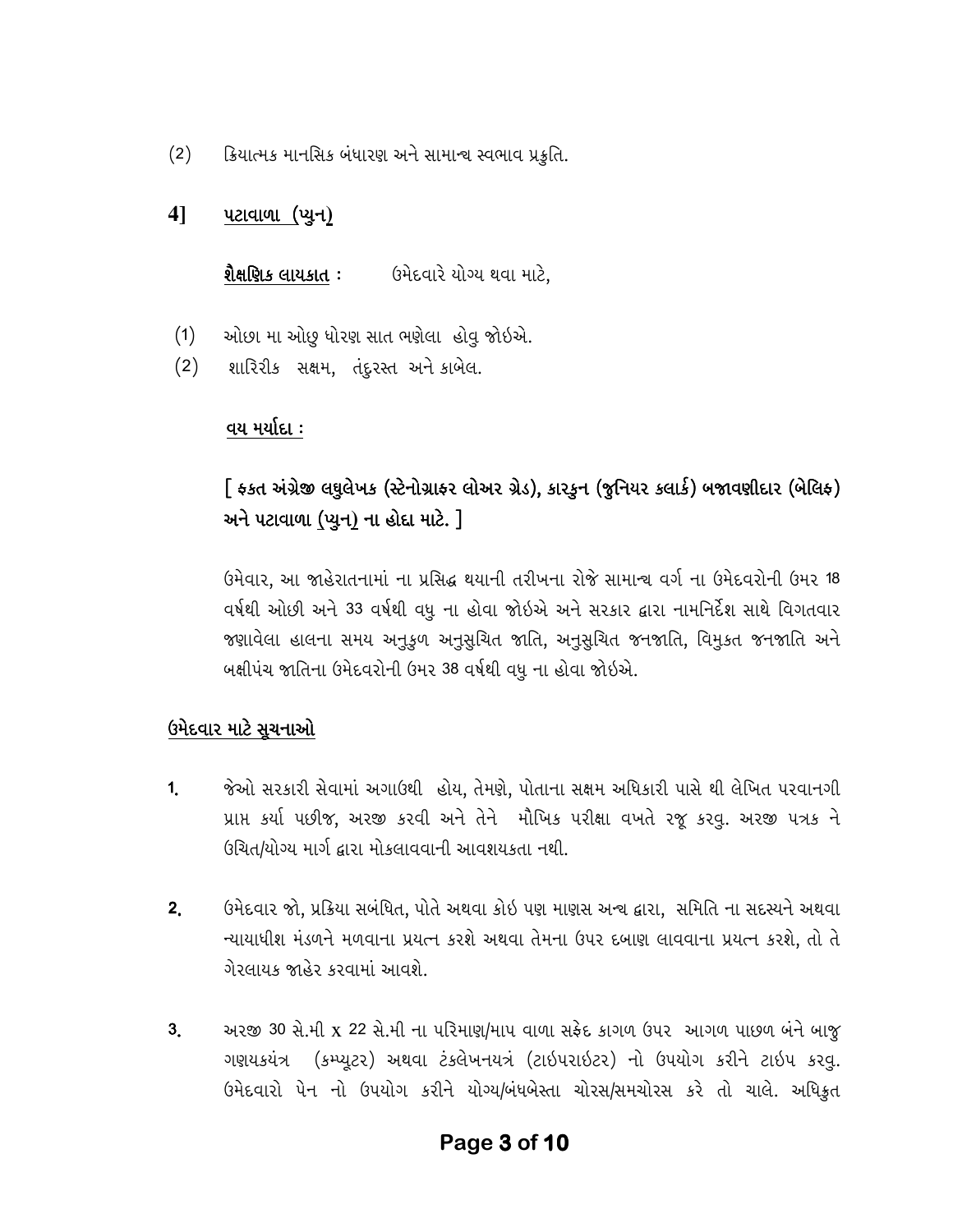અરજીપત્રકના આગળની બાજુમાં ના ભાગમા 03 (ત્રણ) વિભાગ પાડવામા આવ્યા છે એટલે કે 'A',  $'B'$  અને 'C'. કાગળના ટોચથી વિભાગ 'A' ની લંબાઇ 18 સે.મી હોવી જોઇએ અને વિભાગ 'B' ની લંબાઈ, વિભાગ 'A' ના છેવટથી 06 સે.મી હોવી જોઈએ અને વિભાગ 'C' ની લંબાઈ વિભાગ 'B' ના છેવટથી 06 સે.મી હોવી જોઇએ. એવી જ રીતે અનૂકમઅરજીપત્રકના પાછળની બાજુમાં ના ભાગમા 03 (ત્રણ) વિભાગ પાડવામા આવ્યા છે એટલે કે 'A-1', 'B-1' અને 'C-1'. કાગળના ટોચથી વિભાગ 'A-1' ની લંબાઇ 18 સે.મી હોવી જોઇએ અને વિભાગ 'B-1' ની લંબાઇ. વિભાગ 'A-1' ના છેવટથી 06 સે.મી હોવી જોઇએ અને વિભાગ 'C-1' ની લંબાઇ વિભાગ 'B-1' ના છેવટથી 06 સે.મી હોવી જોઇએ, જે કરીને, આ કચેરીને, અરજીપત્રકના બધા ત્રણે ભાગ, સરળતાથી, અલગ/જદા પાડવા, શકય બને.

- ઉમેદવારે, કોઇ પણ પ્રકારના પ્રમાણપત્ર અથવા પ્રમાણપત્રની નકલ, અરજી પત્રક સાથે જોડવા નહી.  $4<sub>1</sub>$
- ઉમેદવારે, હાલમાં પડાવેલા ટિકિટના આકારના, બે ફોટા, યોગ્ય જગ્યાએ ચોટાઢવા અને તેના ઉપર  $5<sub>1</sub>$ એવી રીતે સહી કરવી કે, તે સહીનો એક ભાગ ફોટા ઉપર અને સહીનો બિજો ભાગ અરજી પત્રક (૩૫૨ આવે.
- ઉમેવારે મોખીક કસોટી વખતે પોતાના બધાજ અસલ પ્રમાણ્પત્ર યથાયોગ્ય પ્રમાણીત કરેલની નકલ  $6.$ સાથે અને 02 (બે) માનનીય/પ્રતિષ્ઠિત વ્યકિત દ્વારા આપવામાં આવેલા ચારિત્ર્યના પ્રમાણપત્ર લાવવાના રહેશે. ઉમેદવારે અનિવાર્યપણે પ્રમાણિત કરવુ કે, તેને/તેણી નો, કોઇ પણ પ્રકારના ગુનામા, કોઇ પણ કોજદારી અદાલતમાં, કોઇ પણ પ્રકારના ગુનાના, નિકાલ કે નિર્ણયની રાહ જોવાતી/બાકી નથી. જો હાં હોય તો, તેની વિગત આપવી.
- ઉમેદવારે, પોતાનૂ સરનામૂ લખેલ એક પોસ્ટકાર્ડ અને રૂપિયા પાંચની ટિકિટ ચોટાઢેલી એક  $7<sub>1</sub>$ ૫રબીડિયૂ (કવર), અરજી ૫ત્રક જોડે મોકલાવવૂ.
- અરજીઓ જે અધિકૃત ૫ત્રક પ્રમાણે નહી હશે અથવા અધુરી માહિતી અથવા શૈક્ષણિક લાયકાત ન 8. ધરાવતા હોય અથવા સામાન્ય પોસ્ટ દ્વારા અથવા રૂબરૂ પહોંચાડવામાં આવશે, તો, તે અસ્વીકાર કરવામાં આવશે.
- સમિતિ, સ્ટેનોગ્રાફર (લોઅર ગ્રેડ), કારકુન (જુનિયર કલાર્ક), બજાવણીદાર (બેલિફ) ના હોદ્દા માટે, 9. ઉમેદવારોને તેઓના શૈક્ષણિક લાયકાત/અનુકૂળતાની, સમગ્ર યાદીમાંથી ક્રમ નં. કરેલા ઉમેદવારોએ 40 ગુણના વસ્તુનિષ્ઠ/વહુવિધ વૈકલ્પિક સ્ક્રીનિંગ/લેખીત પરીક્ષા માથી પસાર થવુ પડશે જે સામાન્ચ જ્ઞાન, વિજ્ઞાન, ઇતિહાસ, ભુગોળ, અંગ્રેજી વ્યાકરણ, નાગરિકશાસ્ત્ર, ગણકયંત્ર (કમ્પ્યુટર) જ્ઞાન, ના સાથે

## Page 4 of 10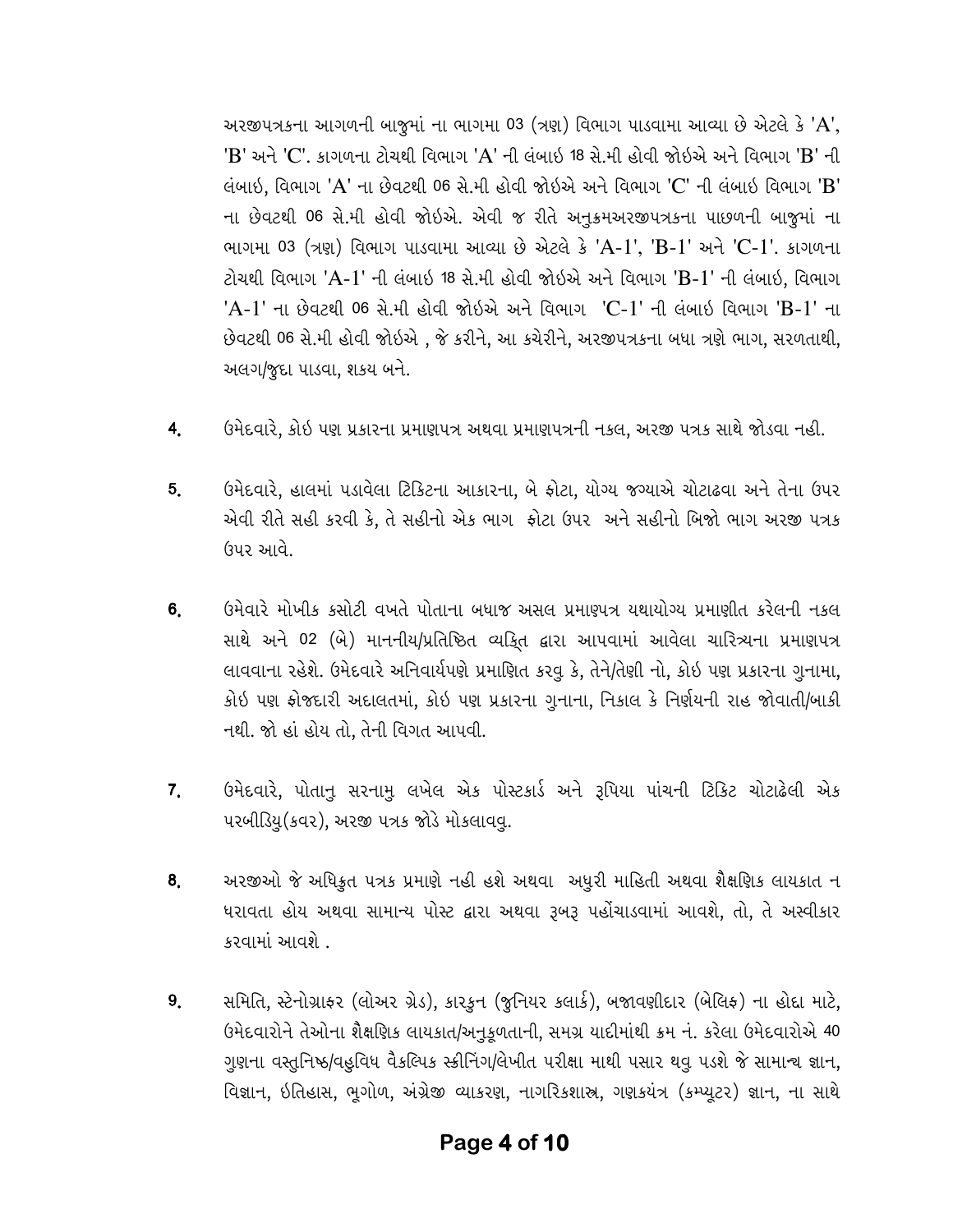સંબંધિત હશે અને પટાવાળા (પ્યુન) ના હોદા માટે, 30 ગુણના 15 પ્રશ્નના વસ્તુનિષ્ઠ/વહુવિધ વૈકલ્પિક સ્કીનિંગ/લેખીત પરીક્ષા માથી પસાર થવુ પડશ.

- જે ઉમેદવારો, સ્ટેનોગ્રાફર (લોઅર ગ્રેડ) ના હોદાના લેખીત પરીક્ષા માટે મર્યાદિત કરવામાં આવશે,  $10<sub>1</sub>$ ફકત, તેઓનેજ અંગ્રેજી ડીકટેશન અંગ્રેજી ટંક લેખી (અંગ્રેજી ટાઇપીગં) ની 20 ગુણના પરીક્ષામાં બોલાવવામાં આવશે અને જે ઉમેદવારો, અંગ્રેજી ડીકટેશન, અંગ્રેજી ટંક લેખી (અંગ્રેજી ટાઇપીગં) ની પરીક્ષામાં મર્યાદિત કરવામાં આવશે, ફકત, તેઓનેજ 20 ગુણના મૌખિક પરીક્ષામાં બોલાવવામાં આવશે.
- જે ઉમેદવારો, કારકૂન (જૂનિયર કલાર્ક) ના હોદાના લેખીત પરીક્ષા માટે મર્યાદિત કરવામાં આવશે,  $11<sub>1</sub>$ ફકત, તેઓનેજ અંગ્રેજી ટંક લેખી (અંગ્રેજી ટાઇપીગં) ની 20 ગુણના પરીક્ષામાં બોલાવવામાં આવશે અને જે ઉમેદવારો, અંગ્રેજી ટંક લેખી (અંગ્રેજી ટાઇપીગં) ની પરીક્ષામાં મર્યાદિત કરવામાં આવશે, ફકત, તેઓનેજ 20 ગુણના મૌખિક પરીક્ષામાં બોલાવવામાં આવશે.
- જે ઉમેદવારો, બજાવણીદાર (બેલિફ) ના હોદાના લેખીત પરીક્ષા માટે મર્યાદિત કરવામાં આવશે,  $12.$ તેઓનેજ 10 ગુણના મૌખિક પરીક્ષામાં બોલાવવામાં આવશ
- જે ઉમેદવારો, પટાવાળા (પ્યુન) ના હોદાના લેખીત પરીક્ષા માટે મર્યાદિત કરવામાં આવશે, ફકત,  $13<sub>1</sub>$ તેઓનેજ સફાઈ કામ અને ચપળતા ની 10 ગુણના પરીક્ષામાં બોલાવવામાં આવશે અનેજે ઉમેદવારો સફાઈ કામ અને ચપળતા મર્યાદિત કરવામાં આવશે, તેઓને 10 ગુણના મૌખિક પરીક્ષામાં બોલાવવામાં આવશે.
- $14<sub>1</sub>$ ઉમેદવારો એ લેખીત પરીક્ષા માટે કાળી રકેચ પેન અને અન્ય લેખન સામગ્રી તેના/તેણીના સાથે લાવવાની રહેશે.
- લેખીત પરીક્ષામાં સફળ થયેલા ઉમેદવારોની યાદી, જીલ્લા અને સત્ર ન્યાયાલય, દમણ. અને દિવ ના  $15<sub>1</sub>$ સચના પાટિયા (નોટિસ બોર્ડ) ઉપર પ્રદર્શીત કરવામાં આવશે. તેમજ http://daman.nic.in ઉપરથી પ્રાપ્ત કરી શકે છે.
- ઉમેદવારે લેખીત/મૌખિક કસોટી/પરીક્ષા માટે, નકકી કરેલા તારીખો ઉપર, પોતાના ખર્ચે હાજર રહેવાનું  $16<sub>1</sub>$ રહેશે. તેઓને મુસાફરી ભથ્થું કે અન્ય ખર્ચ મળશે નહી.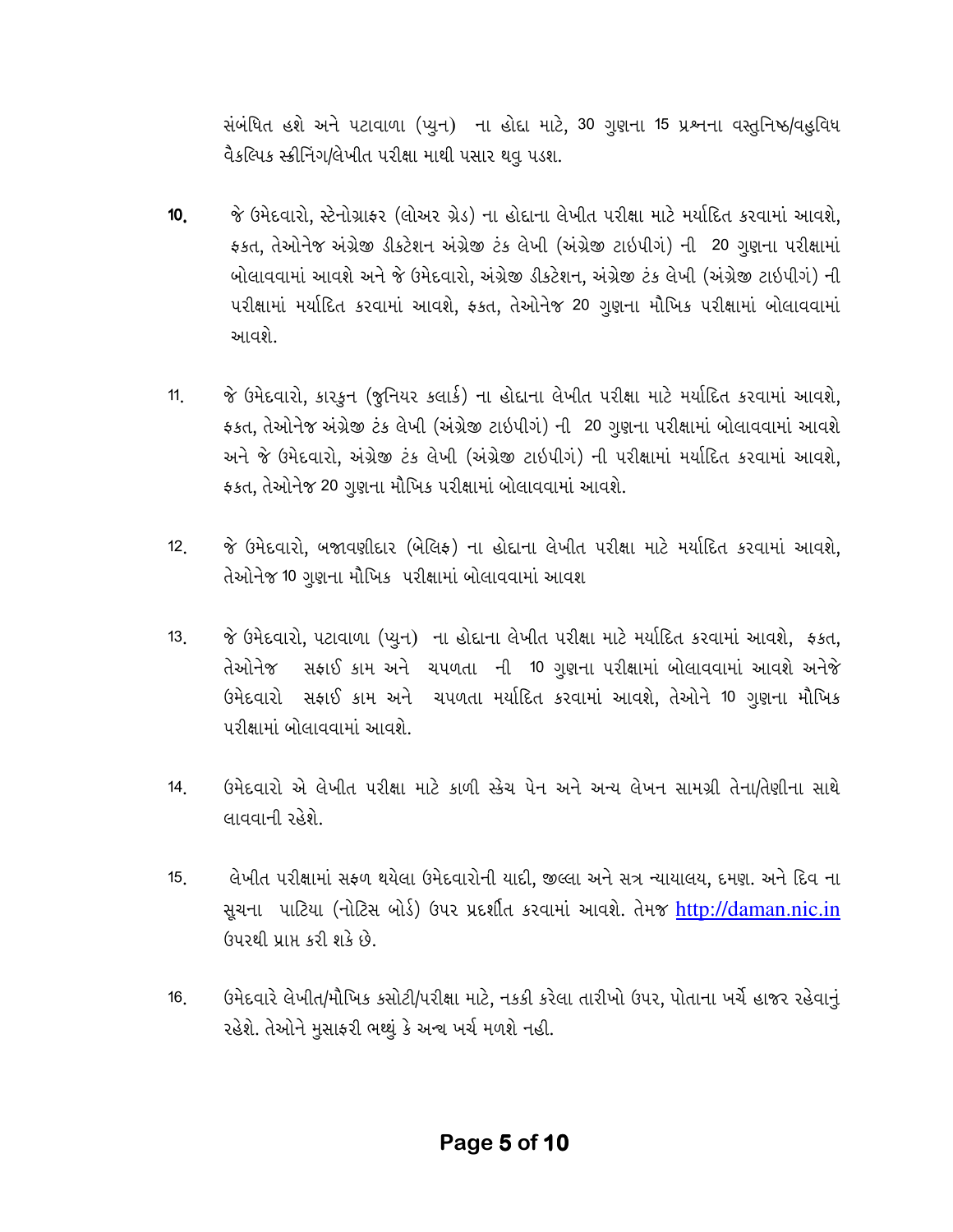- અંગ્રેજી ટંક લેખી (અંગ્રેજી ટાઇપીગં) ની કસોટી વખતે, કચેરી દ્વારા આપવામાં આવતા ટંકલેખન યત્ર  $17<sub>1</sub>$ (ટાઇપીગં મશીન) ની દશા, બાબતે કોઇ પણ પ્રકારની ફરીયાદ ધ્યાનમાં લેવામાં આવશે નહી. ઉમેદવારો પોતાનૂ ટાઇપરાઇટર લાવી શકશે.
- ભરતી બાબત ના સમય કોષ્ટકમાં ફેરફાર અંગેની સૂચનાઓ અથવા મહત્વની/અગત્યની સૂચનાઓ ને,  $18<sub>1</sub>$ જીલ્લા અને સત્ર ન્યાયાલય, દમણ અને દિવ ના સૂચના પાટિયા (નોટિસ બોર્ડ) ઉપર પ્રદર્શીત કરવામાં આવશે. આ બાબતે, ઉમેદવાર જોડે વ્યકિતગત પત્રવહેવાર કરવામાં આવશે નહી.

### <u>અરજી પત્રક ભરવા માટે અગત્યની સૂચનાઓ</u>

- અરજી પત્રકના ભાગ 'B' અને 'C' માં નોંધની સંખ્યા (રજીજ્ઞેશન નંબર), ફકત, કચેરી દ્વારા ભરવામાં  $1<sub>1</sub>$ આવશે.
- શ્રેણી સંખ્યા 05 ની સામે આપેલા ખાનામાં પૂરષ ઉમેદવારે સંખ્યા (01) લખવૂ, તેમજ સ્રી ઉમેદવારે,  $2<sub>1</sub>$ સંખ્યા (02) લખવી.
- શ્રેણી સંખ્યા 06 ની સામે આપેલા ખાનામાં, ઉમેદવારે, નિચે દર્શાવેલ મુજબ, પોતાની ઉચ્ચ શૈક્ષણિક  $3<sub>l</sub>$ લાયકાત ની સાંકેતિક સંખ્યા (કોડ નંબર) લખવા. દા. ત. કારકૂન (જૂનિયર કલાર્ક) ના હોદ્દા માટે, જો ઉમેદવાર સ્નાતકોત્તર ની પદવી ધરાવતા હોય તો, તેણે/તેણી એ સાંકેતિક સંખ્યા (કોડ નંબર) "05" લખવુ.

## સ્ટેનોગ્રાકર, કારફન (જુનિયર કલાર્ક) અને બજાવણીદાર (બેલિક)

૫ટાવાળા (પ્યુન)

| શિક્ષણ                   | સાંકેતિક સંખ્યા |
|--------------------------|-----------------|
| ધોરણ 10 કરતા ઓછુ         | 0               |
| ધોરણ 10 પાસ              | 1               |
| ધોરણ 11 પાસ              | 2               |
| ધોરણ 12 પાસ              | 3               |
| સ્નાતક                   | 4               |
| અનુસ્નાતક                | 5               |
| કાયદા સ્નાતક             | 6               |
| સ્નાતક + કાયદા સ્નાતક    | 7               |
| અનુસ્નાતક + કાયદા સ્નાતક | 8               |

| શિક્ષણ          | સાંકેતિક સંખ્યા |
|-----------------|-----------------|
| ધોરણ 7          |                 |
| ધોરણ 7 થી વધારે | 2               |
| ધોરણ 10 પાસ     | 3               |
| ધોરણ 12 પાસ     |                 |
| સ્નાતક          | 5               |
| અનુસ્નાતક       | հ               |

Page 6 of 10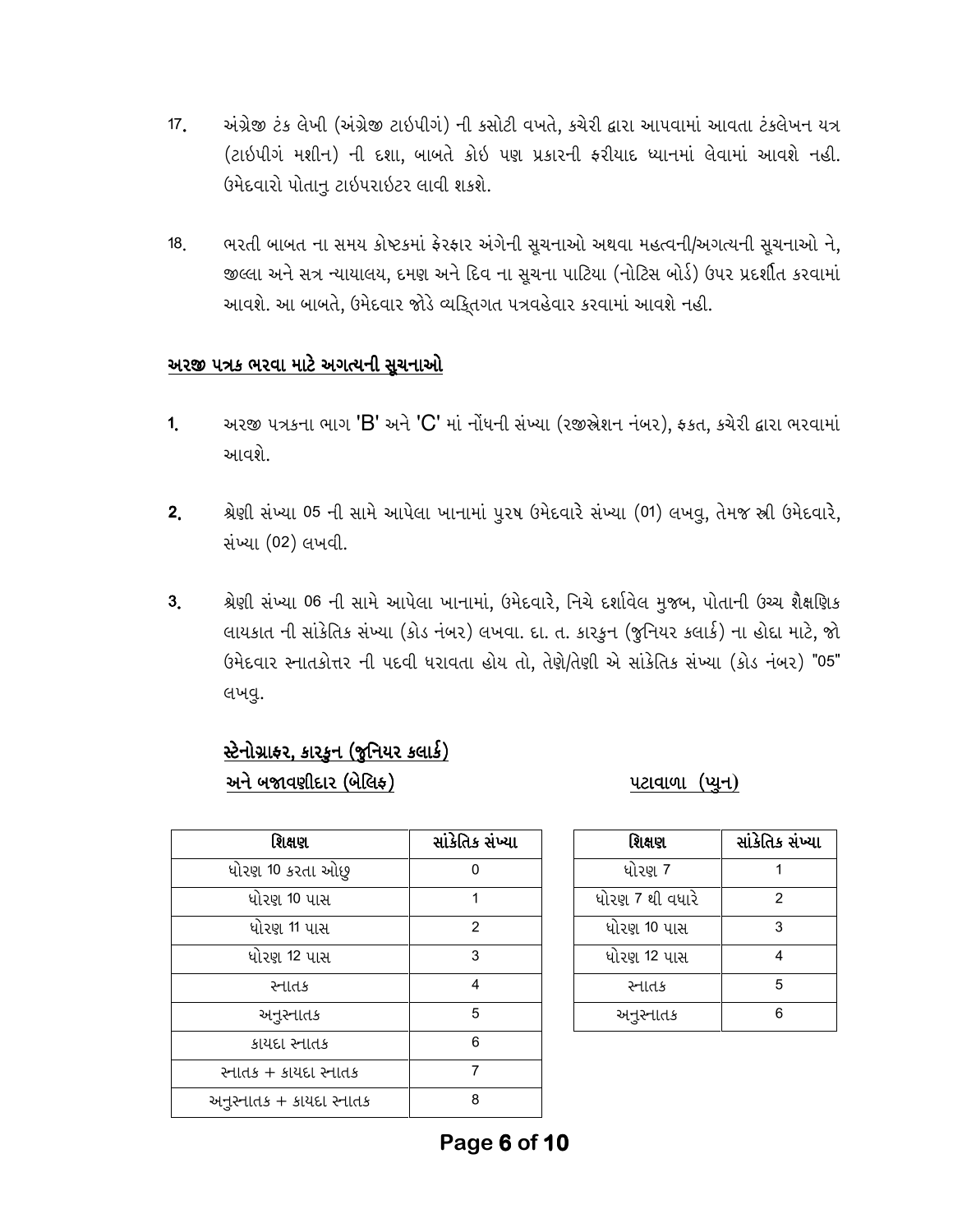શ્રેણી સંખ્યા 07, 07(અ), 8, 9 અને 10 ની સામે આપેલા ખાનામાં, ઉમેદવારે, નિચે દર્શાવેલ મુજબ, 4. પોતાની ઉચ્ચ શૈક્ષણિક લાયકાત ના વર્ગ ની સાંકેતિક સંખ્યા (કોડ નંબર) લખવા. જે ઉમેદવાર ધોરણ 12 અથવા કાયદા સ્નાતક અથવા અનુસ્નાતક ની લાયકાત ના ધરાવતા હોય તો, તેણે/તેણી એ સાંકેતિક સંખ્યા (કોડ નંબર) "0" લખવુ.

| વર્ગ          | સાંકેતિક સંખ્યા |
|---------------|-----------------|
| શ્રેષ્ઠા વર્ગ |                 |
| પ્રથમ વર્ગ    |                 |
| ્દ્રતીય વર્ગ  | 2               |
| ઉતિર્ણ વર્ગ   | વ               |

- શ્રેણી સંખ્યા 11 ની સામે આપેલા ખાનામાં, ઉમેદવારે, અંગ્રેજી ટંક લેખીની ગતિ (અંગ્રેજી ટાઇપીગં  $5<sub>1</sub>$ સ્પીડ)(શબ્દ પ્રતી મિનીટ) નો ઉક્ષેખ કરવો. (ફકત રાજ્ય વાણિજ્ય પ્રમાણપત્ર પરીક્ષા અથવા સરકારી સંસ્થા દ્વારા સંચાલીત પરીક્ષા અથવા અન્ય બીજી સરકારી માન્યતા પ્રાપ્ત સંસ્થા).
- શ્રેણી સંખ્યા 12 સામે આપેલા ખાનામાં, ઉમેદવારે નિચે દર્શાવેલ મુજબ, અંગ્રેજી ટંક લેખીની ગતિ 6. (અંગ્રેજી ટાઇપીગ સ્પીડ) ના પ્રમાણપત્ર ની સાંકેતિક સંખ્યા (કોડ નંબર) લખવા.

| સસ્થાનુ નામ                                                                       | સાંકેતિક |
|-----------------------------------------------------------------------------------|----------|
|                                                                                   | સખ્યા    |
| રાજ્ય વાણિજ્ય પ્રમાણપત્ર પરીક્ષા                                                  |          |
| સરકારી સંસ્થા દ્વારા સંચાલીત પરીક્ષા અથવા અન્ય બીજી સરકારી માન્યતા પ્રાપ્ત સંસ્થા |          |
| ઉપરોકત માંથી કોઇ પણ નહી                                                           |          |

શ્રેણી સંખ્યા 13 ની સામે આપેલા ખાનામાં, ઉમેદવારે, નિચે દર્શાવેલ મુજબ, સાંકેતિક સંખ્યા (કોડ  $\overline{7}$ નંબર) લખવ.

|                                                | સાંકેતિક સંખ્યા |
|------------------------------------------------|-----------------|
| ગણકયંત્ર (કમ્પ્યુટર) ચલાવવાનુ જ્ઞાન ધરાવે છે   |                 |
| ગણકયંત્ર (કમ્પ્યુટર) ચલાવવાનુ જ્ઞાન ધરાવતા નથી |                 |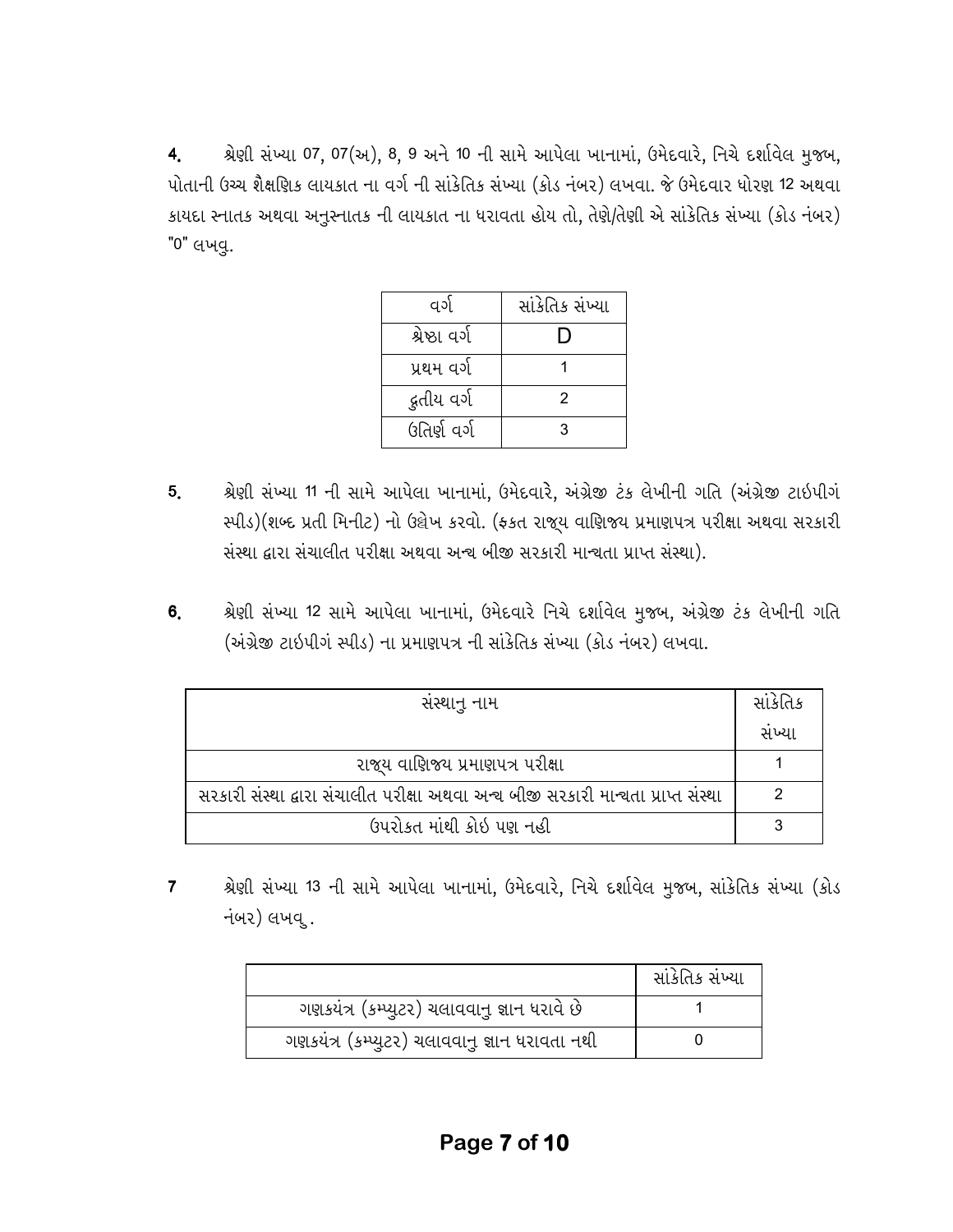|       | સંસ્થાનુ નામ                                   | સાંકેતિક સંખ્યા |
|-------|------------------------------------------------|-----------------|
| $1$ ] | ડી.આે. ઇ.એ.સી.સી. (DOEACC)                     |                 |
| 2]    | વિશ્વવિધ્યાલય                                  | $\overline{2}$  |
| $3$ ] | સી - ડેક (C-DAC)                               | 3               |
| $4$ ] | MS-CIT અથવા અન્ય સરકારી માન્યતા પ્રાપ્ત અભ્યાસ | 4               |
| $5$ ] | ઉપરોક્ત પ્રમાણે ન હોય ત્યારે                   | $\mathbf{0}$    |

8 શ્રેણી સંખ્યા 14 ની સામે આપેલા ખાનામાં, ઉમેદવારે, નિચે દર્શાવેલ મુજબ, સાંકેતિક સંખ્યા (કોડ નંબર) લખવ.

- શ્રેણી સંખ્યા 15 ની સામે આપેલા ખાનામાં, ઉમેદવાર, જાે રાજ્ય વાણિજ્ય પ્રમાણપત્ર પરીક્ષા અથવા 9. સરકારી સંસ્થા દ્વારા સંચાલીત પરીક્ષા અથવા અન્ય બીજી સરકારી માન્યતા પ્રાપ્ત સંસ્થા દ્વારા પ્રમાણીત અંગ્રેજી લઘુલેખન કળા (સ્ટેનોગ્રાફી) જ્ઞાન ધરાવતા હોય તો, તેણે/તેણી એ સાંકેતિક સંખ્યા (કોડ નંબર) "1" લખવ અને જો ના ધરાવતા હોય તો, તેણે/તેણી એ સાંકેતિક સંખ્યા (કોડ નંબર) "0" લખવુ.
- શ્રેણી સંખ્યા 15 ની સામે આપેલા ખાનામાં, ઉમેદવારનો જવાબ "હાં" હોય તો શ્રેણી સંખ્યા 16 ની સામે  $10<sub>l</sub>$ આપેલા ખાનામાં, ઉમેદવારે અંગ્રેજી લઘુલેખન કળા (સ્ટેનોગ્રાફી) ગતિ (શબ્દ પ્રતી મિનીટ) નો ઉક્ષેખ કરવો.
- શ્રેણી સંખ્યા 17 ની સામે આપેલા ખાનામાં, ઉમેદવારે, નીચે દર્શાવેલ મુજબ, પોતાના જાતિ નો સાંકેતિક  $11.$ સંખ્યા (કોડ નંબર) લખવો. દા. ત. જો ઉમેદવાર, અનુસૂચિત જાતિના હોય તો, તેણે/તેણીએ સાંકેતિક સંખ્યા (કોડ નંબર) "3" લખવો.

| જાતી                         | સાંકેતિક સંખ્યા |
|------------------------------|-----------------|
| અનુસુચિત જાતિ $(ST)$         |                 |
| અનુસુચિત જનજાતિ (SC)         |                 |
| અન્ય પછાત <i>જા</i> તિ (OBC) |                 |
| ઉપરોકત માંથી કોઇ પણ નહી      |                 |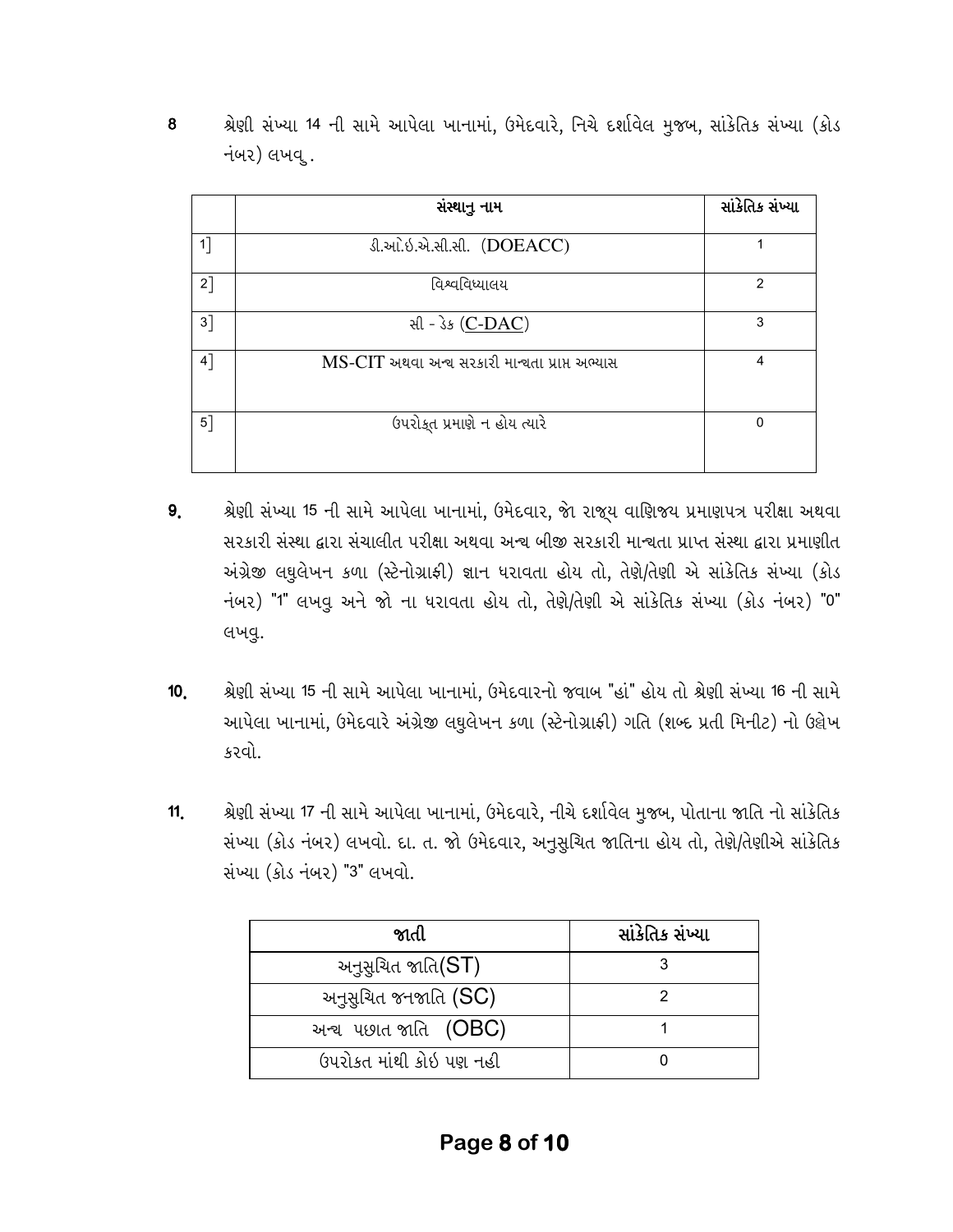$12<sub>1</sub>$ શ્રેણી સંખ્યા 18 ની સામે આપેલા ખાનામાં, ઉમેદવારે, નિચે દર્શાવેલ મુજબ, તેના/તેણીના અન્ય વર્ગના પ્રકાર લખવા. દા. ત. જો ઉમેદવાર, માજી સૈનિક હોય તો, તેણે/તેણીએ સાંકેતિક સંખ્યા (કોડ નંબર) "3" લખવ.

| અન્થ વર્ગના પ્રકાર      | સાંકેતિક સંખ્યા |
|-------------------------|-----------------|
| શારિરીક વિકલાંગ         |                 |
| પ્રકલ્પગ્રસ્ત           |                 |
| માજી સૈનિક              |                 |
| આર્થિક રીતે  પાછળ       |                 |
| ઉપરોકત માંથી કોઇ પણ નહી |                 |

જો ઉમેદવાર એક કરતા વધુ અન્ય વર્ગના પ્રકારમા આવતા હોય તો, તેણે/તેણીએ સયુંકત સાંકેતિક સંખ્યા (કોડ નંબર) લખવી. દા. ત. જો ઉમેદવાર પ્રકલ્પગ્રસ્ત અને માજી સૈનિક હોય તો, તેણે/તેણીએ સાંકેતિક સંખ્યા (કોડ નંબર) "2,3" લખવ.

ઉમેદવારે, અરજી પત્રક ના ભાગ 'A' શ્રેણી સંખ્યા 05 થી શ્રેણી સંખ્યા 18 સુધી મા લખેલી બધીજ  $13<sup>°</sup>$ સાંકેતિક સંખ્યાઓ, ભાગ 'C', કરીથી લખવુ.

## <u> નોંધઃ-</u>

- પ્રતિક્ષા યાદી ની બંધન કારકતા, તેના પ્રસિદ્ધ થયાના તારીખથી, ફકત 02 વર્ષ સુધીજ રહેશે. 1.
- ઉમેદવાર જો એક કરતા વધુ હોદા માટે અરજી પત્રક ભરવા માંગતા હોય તો, દા. ત. અંગ્રેજી  $2<sub>1</sub>$ લઘુલેખક (સ્ટેનોગ્રાફર), કારકૂન (જૂનિયર કલાર્ક) બજાવણીદાર (બેલિફ) અને પટાવાળા (પ્યુન) ના હોદાઓ માટે, તેણે/તેણીએ પ્રત્યેક હોદા માટે, જુદા જુદા વ્યકિતગત અરજી પત્રકમાં, રજીર્સ્ટુડ પોસ્ટ અને સ્પીડ પોસ્ટ દ્વારા પોતાના અરજી પત્રક મોકલાવવાના રહેશે. સામાન્ય (બહુધા) અરજીઓ એક કરતા વધુ હોદા માટે ગણતરીમાં લેવામાં આવશે નહી.
- એક પરબીડિયામાં (કવરમાં), ફકત એકજ ઉમેદવારનો અરજી પત્રક હોવા જોઇએ. જો, એક કરતા વધુ  $3<sub>1</sub>$ અરજી પત્રક, એક પરબીડિયામાં પ્રાપ્ત થશે તો, તમામ અરજી પત્રક ૨૬ ગણવામા આવશે.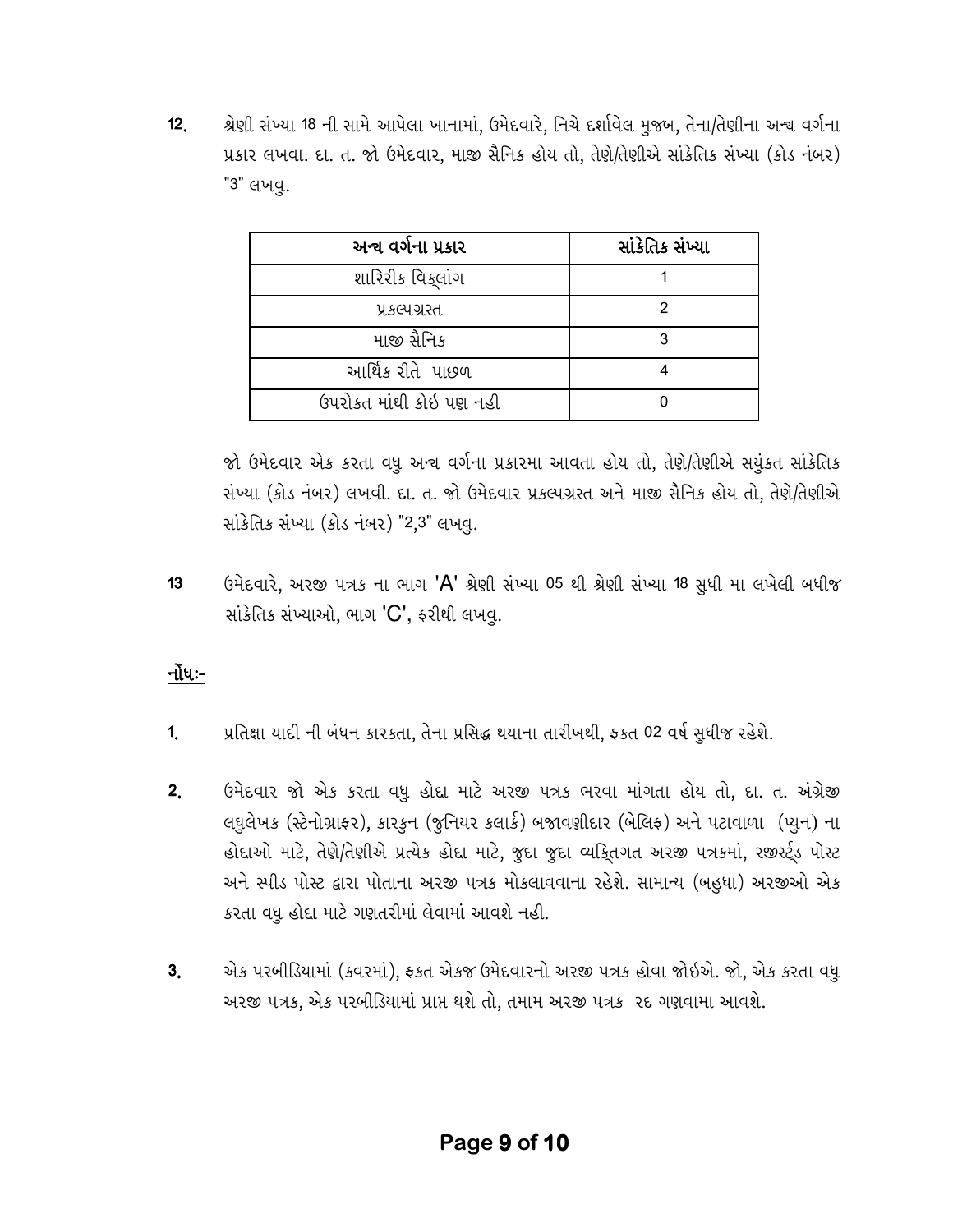- જો ઉમેદવાર, કારકુન (જુનિયર કલાર્ક) ના હોદા માટે અરજી કરવા ઇચ્છા ધરાવતા હોય તો,  $4<sub>1</sub>$ તેણે/તેણીએ અરજી ૫ત્રક માથી અંગ્રેજી લઘુલેખક (સ્ટેનોગ્રાફર) બજાવણીદાર (બેલિફ) અને ૫ટાવાળા (પ્યુન) નુ મથાળુ ભુસી નાખવુ. તેવીજ રીતે જો ઉમેદવાર, અંગ્રેજી લઘુલેખક (સ્ટેનોગ્રાફર) ના હોદા માટે અરજી કરવા ઇચ્છા ધરાવતા હોય તો, તેણે/તેણીએ અરજી પત્રક માથી કારફુન (જુનિયર કલાર્ક), અને બજાવણીદાર (બેલિક) અન પટાવાળા\_નુ મથાળુ ભુસી નાખવુ.
- **ઓળખ ૫ત્ર (અરજી ૫ત્રક ના ભાગ 'B')** ના અભાવમાં, ઉમેદવાર ને યોગ્યતા/લેખીત અથવા અન્ય  $5<sub>1</sub>$ કસોટીઓ/પરીક્ષાઓમાં હાજર થવા દેવામા આવશે નહી.

પ્ર. રજિસ્ટ્રાર, જીલ્લા અને સત્ર ન્યાયાલય સંઘ પ્રદેશ દમણ અને અને દિવ મુ. દમણ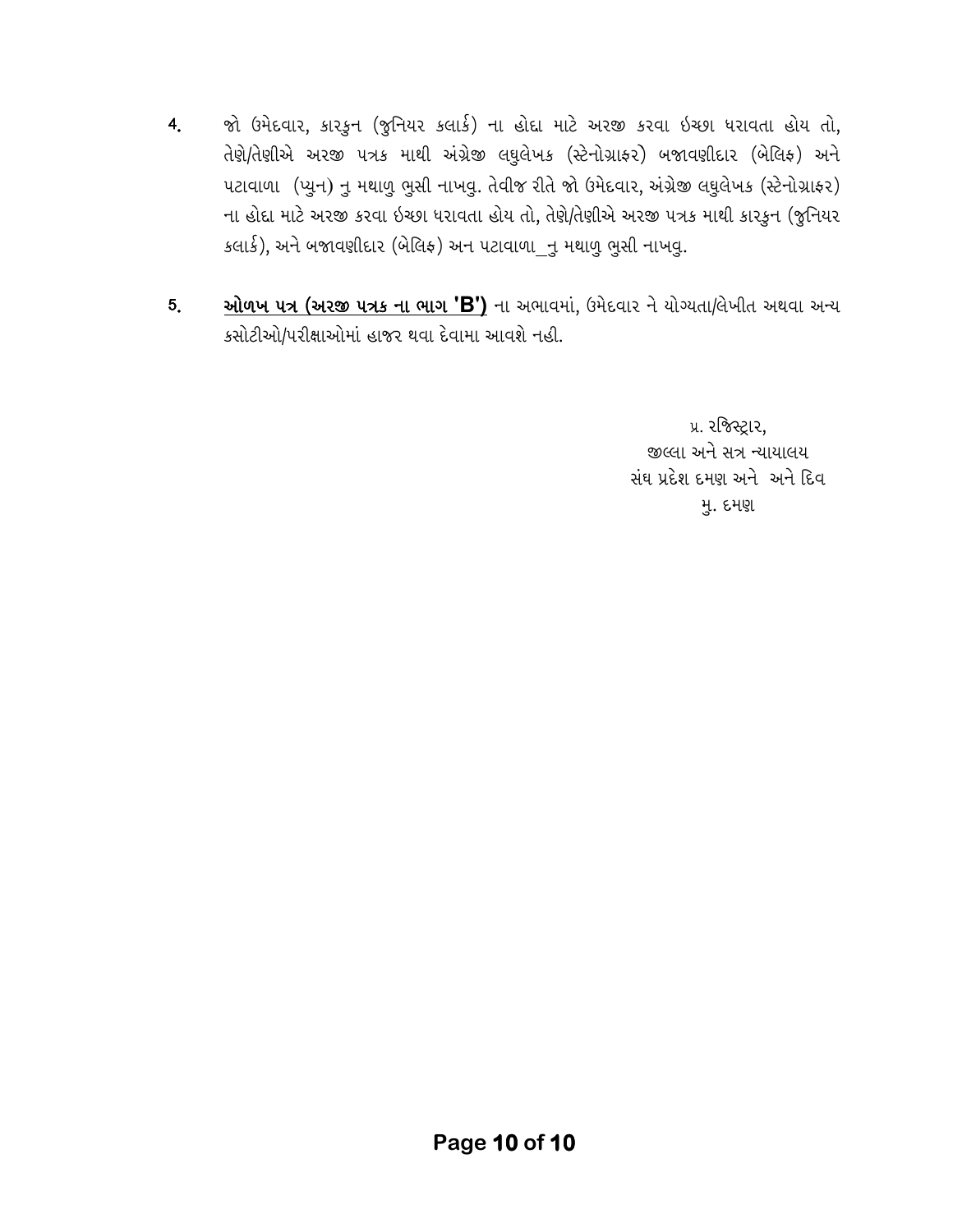### **APPLICATION FORM FOR THE POST OF STEONGRAPHER [L.G.] / JUNIOR CLERK / BAILIFF / PEON**

### **(NOTE : Before filling up the Application Form the Candidate should carefully read the instructions given in the Advertisement.)**

| 01 | Name of the Applicant.                 | (First Name)                                                                                                                                                                                                                    | $PART - 'A'$  | (Father's/Husband Name)<br>(Surname)                                                                                                              | <b>Recent Stamp</b><br><b>Size</b><br>Photograph<br>duly self<br>attested |
|----|----------------------------------------|---------------------------------------------------------------------------------------------------------------------------------------------------------------------------------------------------------------------------------|---------------|---------------------------------------------------------------------------------------------------------------------------------------------------|---------------------------------------------------------------------------|
| 02 | Complete Address with<br>Pin Code      |                                                                                                                                                                                                                                 |               |                                                                                                                                                   |                                                                           |
|    |                                        |                                                                                                                                                                                                                                 |               | Pin Code.                                                                                                                                         |                                                                           |
| 03 | Date of Birth In Figure<br>In Words    | (Date)                                                                                                                                                                                                                          | Month         | Year                                                                                                                                              |                                                                           |
| 04 | Age as on the date of<br>Advertisement | (Years)                                                                                                                                                                                                                         | <b>Months</b> | Days                                                                                                                                              |                                                                           |
| 05 | <b>Sex</b>                             |                                                                                                                                                                                                                                 | 06            | <b>Educational Qualification</b>                                                                                                                  |                                                                           |
| 07 | $10^{th}$ (SSC) Standard               |                                                                                                                                                                                                                                 | 07(a)         | 12 <sup>th</sup> Standard                                                                                                                         |                                                                           |
| 08 | Graduate                               |                                                                                                                                                                                                                                 | 09            | Law Graduate                                                                                                                                      |                                                                           |
| 10 | Post Graduate                          |                                                                                                                                                                                                                                 |               |                                                                                                                                                   |                                                                           |
| 11 | <b>English Type Writing Speed</b>      |                                                                                                                                                                                                                                 | 12            | Certified by                                                                                                                                      |                                                                           |
| 13 | Computer Knowledge                     | W.P.M                                                                                                                                                                                                                           | 14            | Recognized by                                                                                                                                     |                                                                           |
| 15 | English Stenography Knowledge          |                                                                                                                                                                                                                                 | 16            | If Yes, Speed in W.P.M.                                                                                                                           |                                                                           |
| 17 | Caste Code                             |                                                                                                                                                                                                                                 | 18            | Other Class<br><b>Category Code</b>                                                                                                               |                                                                           |
|    | [ TO BE FILLED UP BY THE CANDIDATE ]   |                                                                                                                                                                                                                                 | $PART - 'B'$  | <b>IDENTITY CARD FOR THE RECRUITMENT, 2010, FOR THE POST OF</b><br>STEONGRAPHER [LOWER GRADE] / JUNIOR CLERK / BAILIFF / PEON<br>REGISTRATION NO. |                                                                           |
| 01 | Name of the Applicant                  |                                                                                                                                                                                                                                 |               | <u> 1986 - Januar John Stein, maritan basar basal dan basa dan basa dan basa dan basa dan basa dan basa dan basa</u>                              | Recent                                                                    |
| 02 |                                        |                                                                                                                                                                                                                                 |               |                                                                                                                                                   | <b>Stamp Size</b><br>Photograph                                           |
|    | Pin Code                               | Pin Code.                                                                                                                                                                                                                       |               | <u> 1989 - Johann Harry Harry Harry Harry Harry Harry Harry Harry Harry Harry Harry Harry Harry Harry Harry Harry</u>                             | (Duly Self<br>Attested)                                                   |
|    | <b>ISSUING OFFICER.</b>                |                                                                                                                                                                                                                                 |               |                                                                                                                                                   |                                                                           |
|    |                                        |                                                                                                                                                                                                                                 | $PART-`C'$    | RECRUITMENT, 2010, FOR THE POST OF STEONGRAPHER [L.G.] / JUNIOR CLERK / BAILIFF / PEON                                                            |                                                                           |
|    | [ TO BE FILLED UP BY THE CANDIDATE ]   |                                                                                                                                                                                                                                 |               | REGISTRATION NO.                                                                                                                                  |                                                                           |
| 01 | Name of the Applicant                  | $\ddotsc$ . The contract of the contract of the contract of the contract of the contract of the contract of the contract of the contract of the contract of the contract of the contract of the contract of the contract of the |               |                                                                                                                                                   |                                                                           |

02 Complete Address with : \_\_\_\_\_\_\_\_\_\_\_\_\_\_\_\_\_\_\_\_\_\_\_\_\_\_\_\_\_\_\_\_\_\_\_\_\_\_\_\_\_\_\_\_\_\_\_\_\_\_\_\_\_\_\_\_\_ Pin Code

 \_\_\_\_\_\_\_\_\_\_\_\_\_\_\_\_\_\_\_\_\_\_\_\_\_\_\_\_\_\_\_\_\_\_\_\_\_\_\_\_\_\_\_\_\_\_\_\_\_\_\_\_\_\_\_\_\_ \_\_\_\_\_\_\_\_\_\_\_\_\_\_\_\_\_\_\_\_\_\_\_\_\_\_\_\_\_Pin Code.

03 Rewrite the Code Numbers as inscribed in the Boxes of Part – 'A 'above, of the Original Application, in the below mentioned Boxes.

|                                         |  |  | 7(a) |  |  |  |  | 11 12 |  | 15 |  |  |
|-----------------------------------------|--|--|------|--|--|--|--|-------|--|----|--|--|
| *Strike out whichever is not applicable |  |  |      |  |  |  |  |       |  |    |  |  |